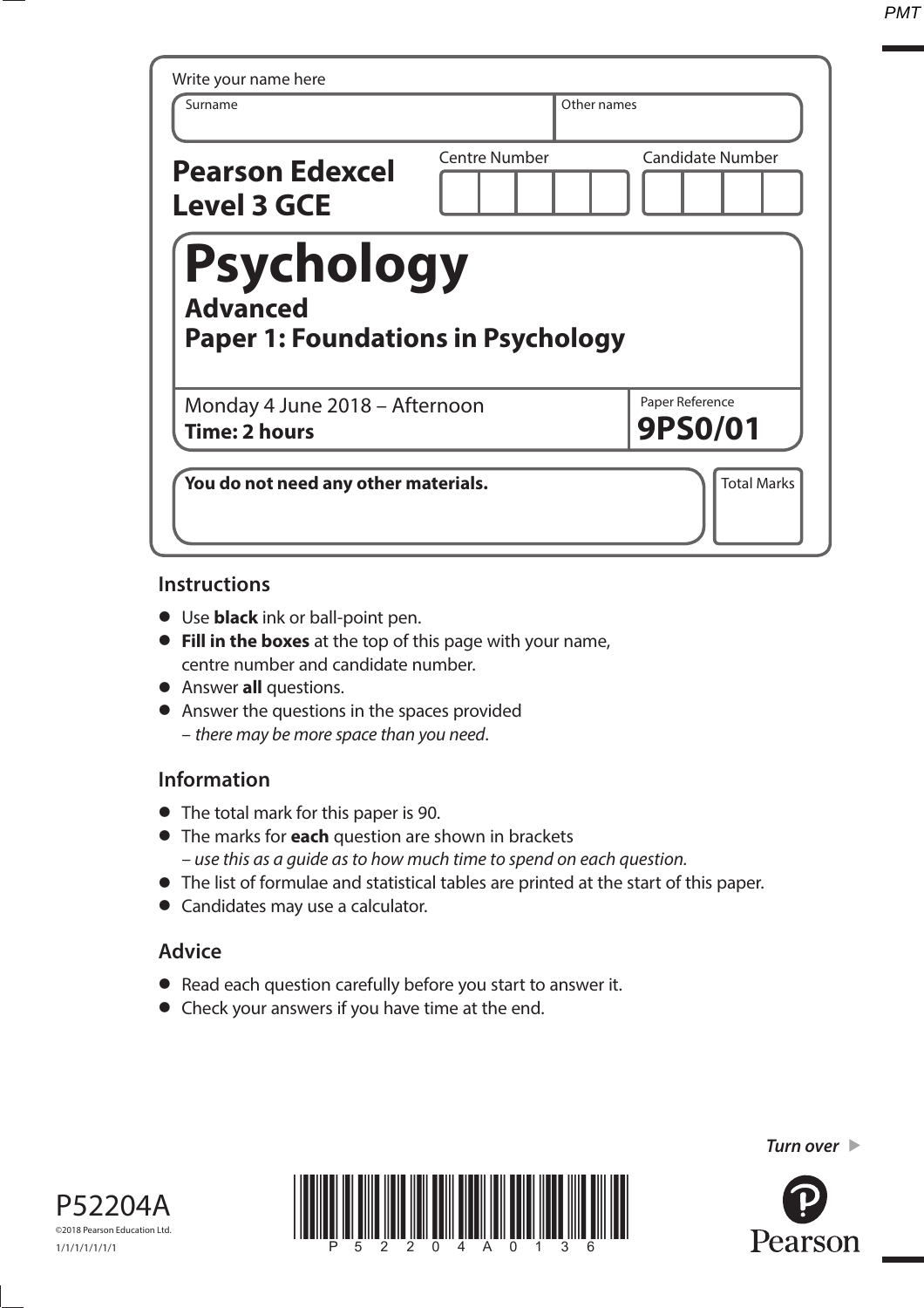**DONOTAVRITEINTHIS AREA** 

**DO NOT WRITE IN THE SARE**A

**DONORWRITESMSELSARER** 

#### **FORMULAE AND STATISTICAL TABLES**

# **Standard deviation (sample estimate)**

$$
\sqrt{\left(\frac{\sum (x-\bar{x})^2}{n-1}\right)}
$$

**Spearman's rank correlation coefficient**

$$
1 - \frac{6\sum d^2}{n(n^2 - 1)}
$$

**Critical values for Spearman's rank**

|    |       | Level of significance for a one-tailed test |       |       |        |
|----|-------|---------------------------------------------|-------|-------|--------|
|    | 0.05  | 0.025                                       | 0.01  | 0.005 | 0.0025 |
|    |       | Level of significance for a two-tailed test |       |       |        |
| N  | 0.10  | 0.05                                        | 0.025 | 0.01  | 0.005  |
| 5  | 0.900 | 1.000                                       | 1.000 | 1.000 | 1.000  |
| 6  | 0.829 | 0.886                                       | 0.943 | 1.000 | 1.000  |
| 7  | 0.714 | 0.786                                       | 0.893 | 0.929 | 0.964  |
| 8  | 0.643 | 0.738                                       | 0.833 | 0.881 | 0.905  |
| 9  | 0.600 | 0.700                                       | 0.783 | 0.833 | 0.867  |
| 10 | 0.564 | 0.648                                       | 0.745 | 0.794 | 0.830  |
| 11 | 0.536 | 0.618                                       | 0.709 | 0.755 | 0.800  |
| 12 | 0.503 | 0.587                                       | 0.678 | 0.727 | 0.769  |
| 13 | 0.484 | 0.560                                       | 0.648 | 0.703 | 0.747  |
| 14 | 0.464 | 0.538                                       | 0.626 | 0.679 | 0.723  |
| 15 | 0.446 | 0.521                                       | 0.604 | 0.654 | 0.700  |
| 16 | 0.429 | 0.503                                       | 0.582 | 0.635 | 0.679  |
| 17 | 0.414 | 0.485                                       | 0.566 | 0.615 | 0.662  |
| 18 | 0.401 | 0.472                                       | 0.550 | 0.600 | 0.643  |
| 19 | 0.391 | 0.460                                       | 0.535 | 0.584 | 0.628  |
| 20 | 0.380 | 0.447                                       | 0.520 | 0.570 | 0.612  |
| 21 | 0.370 | 0.435                                       | 0.508 | 0.556 | 0.599  |
| 22 | 0.361 | 0.425                                       | 0.496 | 0.544 | 0.586  |
| 23 | 0.353 | 0.415                                       | 0.486 | 0.532 | 0.573  |
| 24 | 0.344 | 0.406                                       | 0.476 | 0.521 | 0.562  |
| 25 | 0.337 | 0.398                                       | 0.466 | 0.511 | 0.551  |
| 26 | 0.331 | 0.390                                       | 0.457 | 0.501 | 0.541  |
| 27 | 0.324 | 0.382                                       | 0.448 | 0.491 | 0.531  |
| 28 | 0.317 | 0.375                                       | 0.440 | 0.483 | 0.522  |
| 29 | 0.312 | 0.368                                       | 0.433 | 0.475 | 0.513  |
| 30 | 0.306 | 0.362                                       | 0.425 | 0.467 | 0.504  |

**The calculated value must be equal to or exceed the critical value in this table for significance to be shown.**

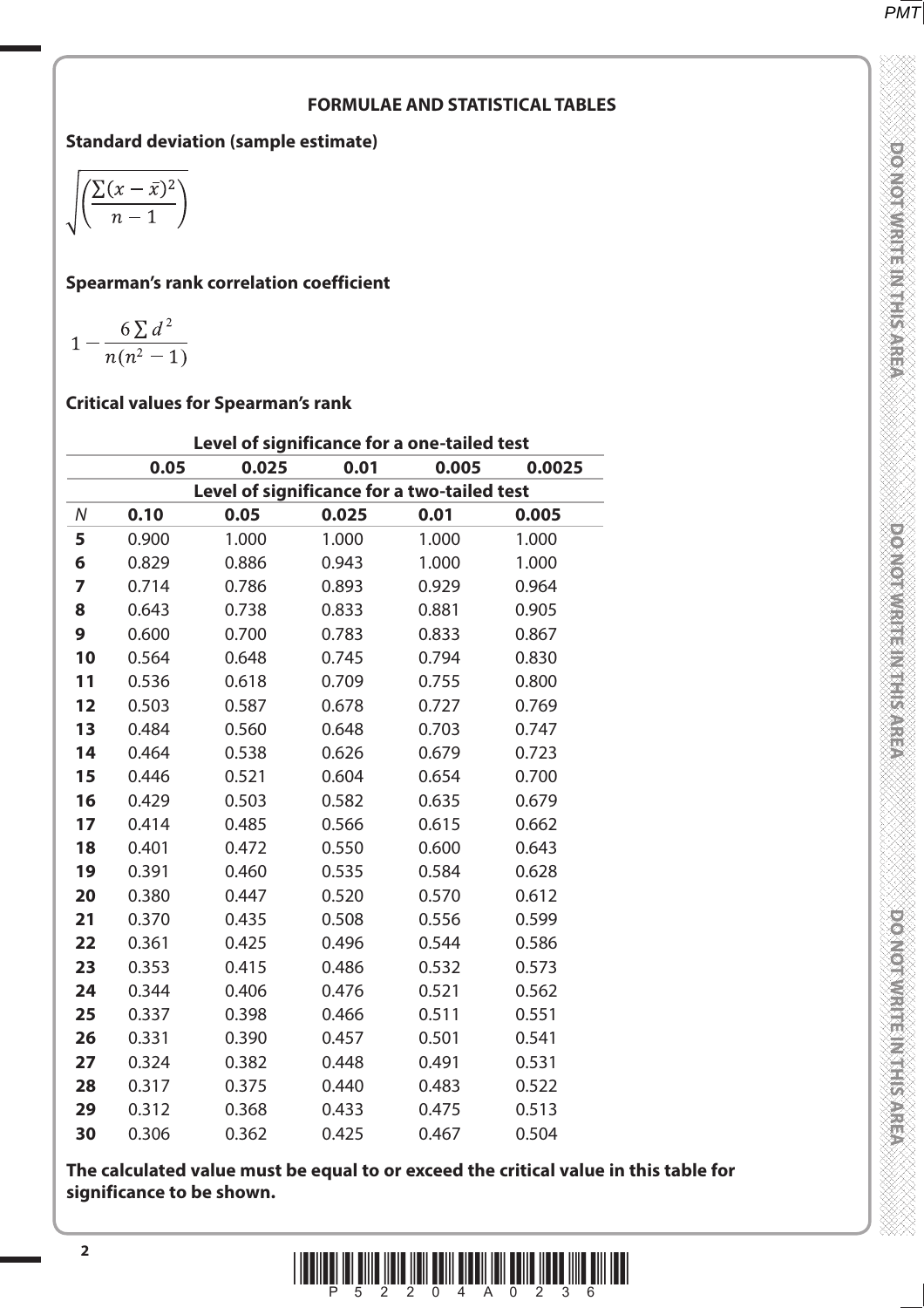**Chi-squared distribution formula**

$$
X^2 = \sum \frac{(o - E)^2}{E} \qquad df = (r - 1)(c - 1)
$$

# **Critical values for chi-squared distribution**

|                         |       |       | Level of significance for a one-tailed test |       |        |        |
|-------------------------|-------|-------|---------------------------------------------|-------|--------|--------|
|                         | 0.10  | 0.05  | 0.025                                       | 0.01  | 0.005  | 0.0005 |
|                         |       |       | Level of significance for a two-tailed test |       |        |        |
| df                      | 0.20  | 0.10  | 0.05                                        | 0.025 | 0.01   | 0.001  |
| 1                       | 1.64  | 2.71  | 3.84                                        | 5.02  | 6.64   | 10.83  |
| $\overline{\mathbf{2}}$ | 3.22  | 4.61  | 5.99                                        | 7.38  | 9.21   | 13.82  |
| 3                       | 4.64  | 6.25  | 7.82                                        | 9.35  | 11.35  | 16.27  |
| 4                       | 5.99  | 7.78  | 9.49                                        | 11.14 | 13.28  | 18.47  |
| 5                       | 7.29  | 9.24  | 11.07                                       | 12.83 | 15.09  | 20.52  |
| 6                       | 8.56  | 10.65 | 12.59                                       | 14.45 | 16.81  | 22.46  |
| 7                       | 9.80  | 12.02 | 14.07                                       | 16.01 | 18.48  | 24.32  |
| 8                       | 11.03 | 13.36 | 15.51                                       | 17.54 | 20.09  | 26.12  |
| 9                       | 12.24 | 14.68 | 16.92                                       | 19.02 | 21.67  | 27.88  |
| 10                      | 13.44 | 15.99 | 18.31                                       | 20.48 | 23.21  | 29.59  |
| 11                      | 14.63 | 17.28 | 19.68                                       | 21.92 | 24.73  | 31.26  |
| 12                      | 15.81 | 18.55 | 21.03                                       | 23.34 | 26.22  | 32.91  |
| 13                      | 16.99 | 19.81 | 22.36                                       | 24.74 | 27.69  | 34.53  |
| 14                      | 18.15 | 21.06 | 23.69                                       | 26.12 | 29.14  | 36.12  |
| 15                      | 19.31 | 22.31 | 25.00                                       | 27.49 | 30.58  | 37.70  |
| 16                      | 20.47 | 23.54 | 26.30                                       | 28.85 | 32.00  | 39.25  |
| 17                      | 21.62 | 24.77 | 27.59                                       | 30.19 | 33.41  | 40.79  |
| 18                      | 22.76 | 25.99 | 28.87                                       | 31.53 | 34.81  | 42.31  |
| 19                      | 23.90 | 27.20 | 30.14                                       | 32.85 | 36.19  | 43.82  |
| 20                      | 25.04 | 28.41 | 31.41                                       | 34.17 | 37.57  | 45.32  |
|                         |       |       |                                             |       |        |        |
| 21                      | 26.17 | 29.62 | 32.67                                       | 35.48 | 38.93  | 46.80  |
| 22                      | 27.30 | 30.81 | 33.92                                       | 36.78 | 40.29  | 48.27  |
| 23                      | 28.43 | 32.01 | 35.17                                       | 38.08 | 41.64  | 49.73  |
| 24                      | 29.55 | 33.20 | 36.42                                       | 39.36 | 42.98  | 51.18  |
| 25                      | 30.68 | 34.38 | 37.65                                       | 40.65 | 44.31  | 52.62  |
| 26                      | 31.80 | 35.56 | 38.89                                       | 41.92 | 45.64  | 54.05  |
| 27                      | 32.91 | 36.74 | 40.11                                       | 43.20 | 46.96  | 55.48  |
| 28                      | 34.03 | 37.92 | 41.34                                       | 44.46 | 48.28  | 56.89  |
| 29                      | 35.14 | 39.09 | 42.56                                       | 45.72 | 49.59  | 58.30  |
| 30                      | 36.25 | 40.26 | 43.77                                       | 46.98 | 50.89  | 59.70  |
| 40                      | 47.27 | 51.81 | 55.76                                       | 59.34 | 63.69  | 73.40  |
| 50                      | 58.16 | 63.17 | 67.51                                       | 71.42 | 76.15  | 86.66  |
| 60                      | 68.97 | 74.40 | 79.08                                       | 83.30 | 88.38  | 99.61  |
| 70                      | 79.72 | 85.53 | 90.53                                       | 95.02 | 100.43 | 112.32 |

**The calculated value must be equal to or exceed the critical value in this table for significance to be shown.**

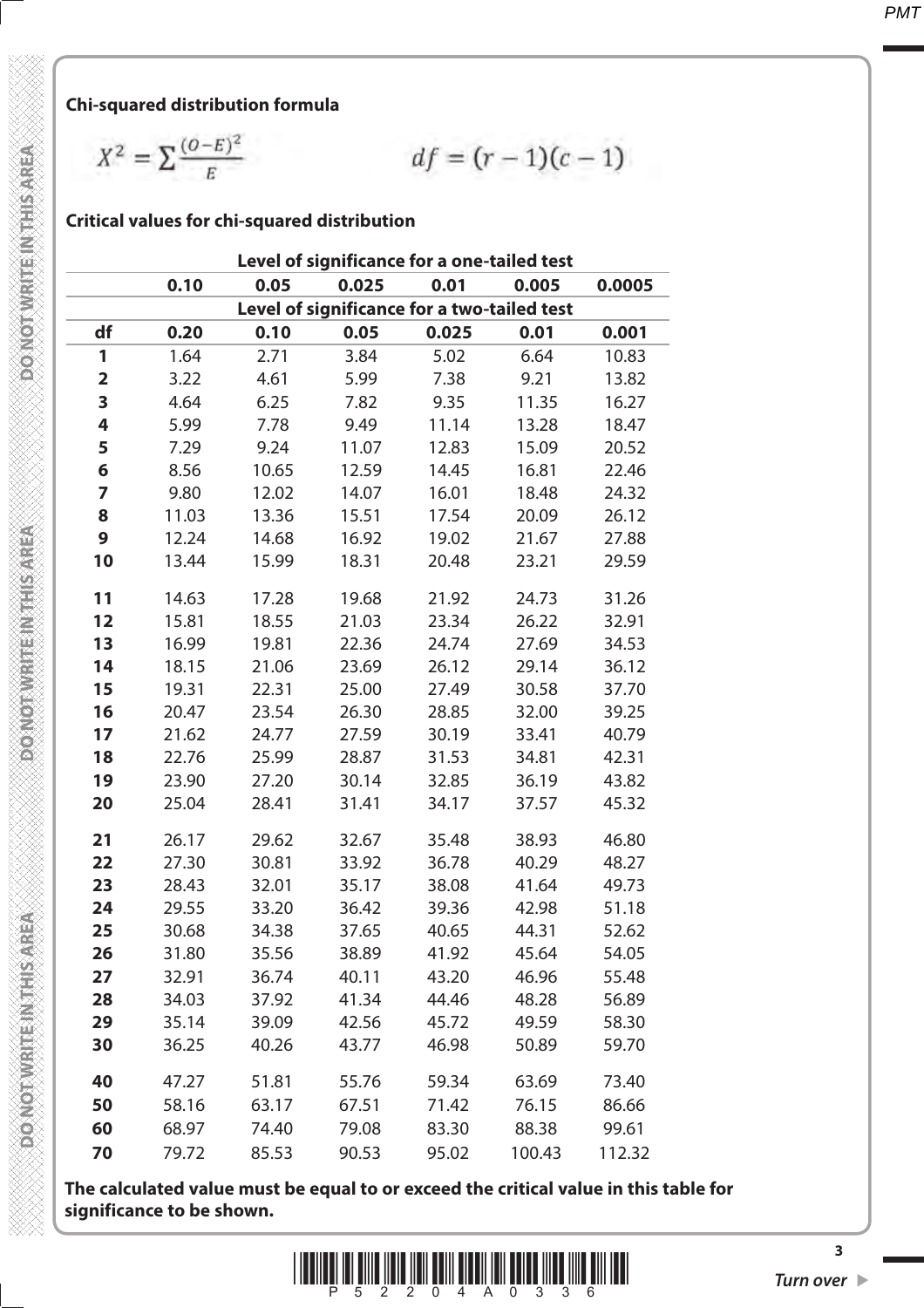DONOTWRITEINTHIS AREA

**DOMOTIVISTIRININGS** 

**DONORWRITE/MYHISARER** 

# **Mann-Whitney U test formulae**

$$
U_a = n_a n_b + \frac{n_a(n_a+1)}{2} - \sum R_a
$$
  

$$
U_b = n_a n_b + \frac{n_b(n_b+1)}{2} - \sum R_b
$$

# (U is the smaller of U<sub>a</sub> and U<sub>b</sub>)

# **Critical values for the Mann-Whitney U test**

|                                                      |    |    |    |    |    |    |    | $N_{\rm b}$ |    |    |     |     |     |     |     |     |
|------------------------------------------------------|----|----|----|----|----|----|----|-------------|----|----|-----|-----|-----|-----|-----|-----|
|                                                      | 5  | 6  | 7  | 8  | 9  | 10 | 11 | 12          | 13 | 14 | 15  | 16  | 17  | 18  | 19  | 20  |
| $N_{\rm a}$                                          |    |    |    |    |    |    |    |             |    |    |     |     |     |     |     |     |
| $p \le 0.05$ (one-tailed), $p \le 0.10$ (two-tailed) |    |    |    |    |    |    |    |             |    |    |     |     |     |     |     |     |
| 5                                                    | 4  | 5  | 6  | 8  | 9  | 11 | 12 | 13          | 15 | 16 | 18  | 19  | 20  | 22  | 23  | 25  |
| 6                                                    | 5  | 7  | 8  | 10 | 12 | 14 | 16 | 17          | 19 | 21 | 23  | 25  | 26  | 28  | 30  | 32  |
| 7                                                    | 6  | 8  | 11 | 13 | 15 | 17 | 19 | 21          | 24 | 26 | 28  | 30  | 33  | 35  | 37  | 39  |
| 8                                                    | 8  | 10 | 13 | 15 | 18 | 20 | 23 | 26          | 28 | 31 | 33  | 36  | 39  | 41  | 44  | 47  |
| 9                                                    | 9  | 12 | 15 | 18 | 21 | 24 | 27 | 30          | 33 | 36 | 39  | 42  | 45  | 48  | 51  | 54  |
| 10                                                   | 11 | 14 | 17 | 20 | 24 | 27 | 31 | 34          | 37 | 41 | 44  | 48  | 51  | 55  | 58  | 62  |
| 11                                                   | 12 | 16 | 19 | 23 | 27 | 31 | 34 | 38          | 42 | 46 | 50  | 54  | 57  | 61  | 65  | 69  |
| 12                                                   | 13 | 17 | 21 | 26 | 30 | 34 | 38 | 42          | 47 | 51 | 55  | 60  | 64  | 68  | 72  | 77  |
| 13                                                   | 15 | 19 | 24 | 28 | 33 | 37 | 42 | 47          | 51 | 56 | 61  | 65  | 70  | 75  | 80  | 84  |
| 14                                                   | 16 | 21 | 26 | 31 | 36 | 41 | 46 | 51          | 56 | 61 | 66  | 71  | 77  | 82  | 87  | 92  |
| 15                                                   | 18 | 23 | 28 | 33 | 39 | 44 | 50 | 55          | 61 | 66 | 72  | 77  | 83  | 88  | 94  | 100 |
| 16                                                   | 19 | 25 | 30 | 36 | 42 | 48 | 54 | 60          | 65 | 71 | 77  | 83  | 89  | 95  | 101 | 107 |
| 17                                                   | 20 | 26 | 33 | 39 | 45 | 51 | 57 | 64          | 70 | 77 | 83  | 89  | 96  | 102 | 109 | 115 |
| 18                                                   | 22 | 28 | 35 | 41 | 48 | 55 | 61 | 68          | 75 | 82 | 88  | 95  | 102 | 109 | 116 | 123 |
| 19                                                   | 23 | 30 | 37 | 44 | 51 | 58 | 65 | 72          | 80 | 87 | 94  | 101 | 109 | 116 | 123 | 130 |
| 20                                                   | 25 | 32 | 39 | 47 | 54 | 62 | 69 | 77          | 84 | 92 | 100 | 107 | 115 | 123 | 130 | 138 |

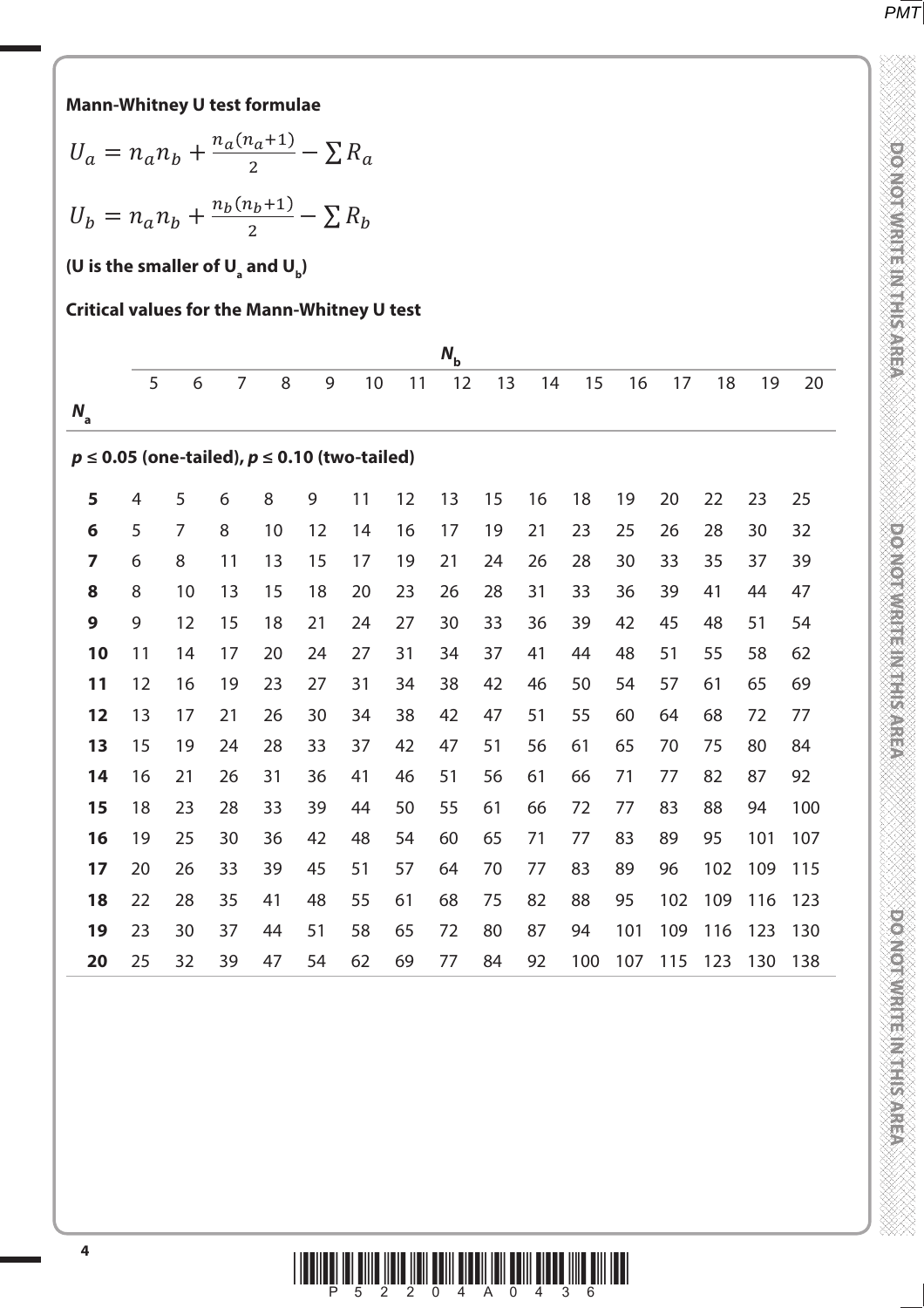|                                                       |                |                |                |                |                |          |          | $N_{\rm b}$ |          |          |          |          |          |          |          |          |
|-------------------------------------------------------|----------------|----------------|----------------|----------------|----------------|----------|----------|-------------|----------|----------|----------|----------|----------|----------|----------|----------|
|                                                       | 5              | 6              | $\overline{7}$ | 8              | 9              | 10       | 11       | 12          | 13       | 14       | 15       | 16       | 17       | 18       | 19       | 20       |
| $N_{\rm a}$                                           |                |                |                |                |                |          |          |             |          |          |          |          |          |          |          |          |
| $p \le 0.01$ (one-tailed), $p \le 0.02$ (two-tailed)  |                |                |                |                |                |          |          |             |          |          |          |          |          |          |          |          |
| 5                                                     | 1              | $\overline{2}$ | 3              | 4              | 5              | 6        | 7        | 8           | 9        | 10       | 11       | 12       | 13       | 14       | 15       | 16       |
| 6                                                     | $\overline{2}$ | 3              | $\overline{4}$ | 6              | $\overline{7}$ | 8        | 9        | 11          | 12       | 13       | 15       | 16       | 18       | 19       | 20       | 22       |
| $\overline{7}$                                        | 3              | $\overline{4}$ | 6              | $\overline{7}$ | 9              | 11       | 12       | 14          | 16       | 17       | 19       | 21       | 23       | 24       | 26       | 28       |
| 8                                                     | $\overline{4}$ | 6              | $\overline{7}$ | 9              | 11             | 13       | 15       | 17          | 20       | 22       | 24       | 26       | 28       | 30       | 32       | 34       |
| 9                                                     | 5              | $\overline{7}$ | 9              | 11             | 14             | 16       | 18       | 21          | 23       | 26       | 28       | 31       | 33       | 36       | 38       | 40       |
| 10                                                    | 6              | 8              | 11             | 13             | 16             | 19       | 22       | 24          | 27       | 30       | 33       | 36       | 38       | 41       | 44       | 47       |
| 11                                                    | $\overline{7}$ | 9              | 12             | 15             | 18             | 22       | 25       | 28          | 31       | 34       | 37       | 41       | 44       | 47       | 50       | 53       |
| 12                                                    | 8              | 11             | 14             | 17             | 21             | 24       | 28       | 31          | 35       | 38       | 42       | 46       | 49       | 53       | 56       | 60       |
| 13                                                    | 9              | 12             | 16             | 20             | 23             | 27       | 31       | 35          | 39       | 43       | 47       | 51       | 55       | 59       | 63       | 67       |
| 14                                                    | 10             | 13             | 17             | 22             | 26             | 30       | 34       | 38          | 43       | 47       | 51       | 56       | 60       | 65       | 69       | 73       |
| 15                                                    | 11             | 15             | 19             | 24             | 28             | 33       | 37       | 42          | 47       | 51       | 56       | 61       | 66       | 70       | 75       | 80       |
| 16                                                    | 12             | 16             | 21             | 26             | 31             | 36       | 41       | 46          | 51       | 56       | 61       | 66       | 71       | 76       | 82       | 87       |
| 17                                                    | 13             | 18             | 23             | 28             | 33             | 38       | 44       | 49          | 55       | 60       | 66       | 71       | 77       | 82       | 88       | 93       |
| 18                                                    | 14             | 19             | 24             | 30             | 36             | 41       | 47       | 53          | 59       | 65       | 70       | 76       | 82       | 88       | 94       | 100      |
| 19                                                    | 15             | 20             | 26             | 32             | 38             | 44       | 50       | 56          | 63       | 69       | 75       | 82       | 88       | 94       | 101      | 107      |
| 20                                                    | 16             | 22             | 28             | 34             | 40             | 47       | 53       | 60          | 67       | 73       | 80       | 87       | 93       | 100      | 107      | 114      |
|                                                       |                |                |                |                |                |          |          | $N_{\rm b}$ |          |          |          |          |          |          |          |          |
| $N_{\rm a}$                                           | 5              | 6              | $\overline{7}$ | 8              | 9              | 10       | 11       | 12          | 13       | 14       | 15       | 16       | 17       | 18       | 19       | 20       |
| $p \le 0.025$ (one-tailed), $p \le 0.05$ (two-tailed) |                |                |                |                |                |          |          |             |          |          |          |          |          |          |          |          |
| 5                                                     | $\overline{2}$ | 3              | 5              | 6              | 7              | 8        | 9        | 11          | 12       | 13       | 14       | 15       | 17       | 18       | 19       | 20       |
| 6                                                     | 3              | 5              | 6              | 8              | 10             | 11       | 13       | 14          | 16       | 17       | 19       | 21       | 22       | 24       | 25       | 27       |
| $\overline{7}$                                        | 5              | 6              | 8              | 10             | 12             | 14       | 16       | 18          | 20       | 22       | 24       | 26       | 28       | 30       | 32       | 34       |
| 8                                                     | 6              | 8              | 10             | 13             | 15             | 17       | 19       | 22          | 24       | 26       | 29       | 31       | 34       | 36       | 38       | 41       |
| 9                                                     | 7              | 10             | 12             | 15             | 17             | 20       | 23       | 26          | 28       | 31       | 34       | 37       | 39       | 42       | 45       | 48       |
| 10                                                    | 8              | 11             | 14             | 17             | 20             | 23       | 26       | 29          | 33       | 36       | 39       | 42       | 45       | 48       | 52       | 55       |
| 11                                                    | 9              | 13             | 16             | 19             | 23             | 26       | 30       | 33          | 37       | 40       | 44       | 47       | 51       | 55       | 58       | 62       |
| 12<br>13                                              | 11<br>12       | 14<br>16       | 18<br>20       | 22<br>24       | 26<br>28       | 29<br>33 | 33<br>37 | 37<br>41    | 41<br>45 | 45<br>50 | 49<br>54 | 53<br>59 | 57<br>63 | 61<br>67 | 65<br>72 | 69<br>76 |
| 14                                                    | 13             | 17             | 22             | 26             | 31             | 36       | 40       | 45          | 50       | 55       | 59       | 64       | 67       | 74       | 78       | 83       |
| 15                                                    | 14             | 19             | 24             | 29             | 34             | 39       | 44       | 49          | 54       | 59       | 64       | 70       | 75       | 80       | 85       | 90       |
| 16                                                    | 15             | 21             | 26             | 31             | 37             | 42       | 47       | 53          | 59       | 64       | 70       | 75       | 81       | 86       | 92       | 98       |
| 17                                                    | 17             | 22             | 28             | 34             | 39             | 45       | 51       | 57          | 63       | 67       | 75       | 81       | 87       | 93       | 99       | 105      |
| 18                                                    | 18             | 24             | 30             | 36             | 42             | 48       | 55       | 61          | 67       | 74       | 80       | 86       | 93       | 99       | 106      | 112      |
| 19                                                    | 19             | 25             | 32             | 38             | 45             | 52       | 58       | 65          | 72       | 78       | 85       | 92       | 99       | 106      | 113      | 119      |
| 20                                                    | 20             | 27             | 34             | 41             | 48             | 55       | 62       | 69          | 76       | 83       | 90       | 98       | 105      | 112      | 119      | 127      |

**DOMOTMRITE IN THIS AREA** 

**DONOTWRITE INTHIS AREA** 

**PONOTWATENVTHSAREA** 

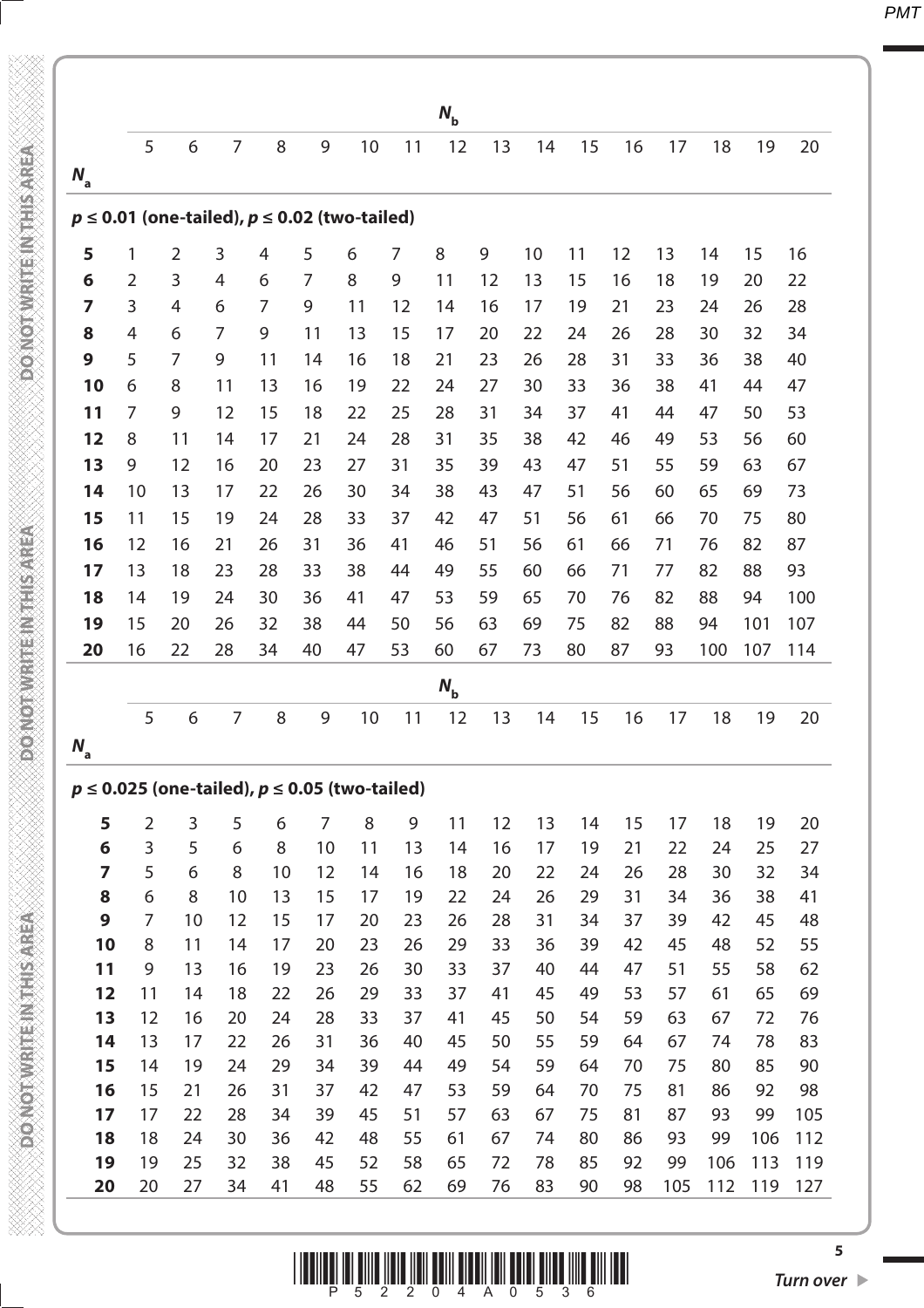**DONOTWRITEINTHIS AREA** 

**DOMOTIVE ENTERNATION AREA** 

DONOTWRITEINTHIS AREA

|             |                |                |                |                |                |                                                       |                | $N_{\rm b}$ |                |    |    |    |    |    |    |     |
|-------------|----------------|----------------|----------------|----------------|----------------|-------------------------------------------------------|----------------|-------------|----------------|----|----|----|----|----|----|-----|
|             | 5              | 6              | $\overline{7}$ | 8              | 9              | 10                                                    | 11             | 12          | 13             | 14 | 15 | 16 | 17 | 18 | 19 | 20  |
| $N_{\rm a}$ |                |                |                |                |                |                                                       |                |             |                |    |    |    |    |    |    |     |
|             |                |                |                |                |                | $p \le 0.005$ (one-tailed), $p \le 0.01$ (two-tailed) |                |             |                |    |    |    |    |    |    |     |
| 5           | 0              | 1              | 1              | $\overline{2}$ | 3              | 4                                                     | 5              | 6           | $\overline{7}$ | 7  | 8  | 9  | 10 | 11 | 12 | 13  |
| 6           | 1              | $\overline{2}$ | 3              | $\overline{4}$ | 5              | 6                                                     | $\overline{7}$ | 9           | 10             | 11 | 12 | 13 | 15 | 16 | 17 | 18  |
| 7           | 1              | $\overline{3}$ | $\overline{4}$ | 6              | $\overline{7}$ | 9                                                     | 10             | 12          | 13             | 15 | 16 | 18 | 19 | 21 | 22 | 24  |
| 8           | $\overline{2}$ | $\overline{4}$ | 6              | $\overline{7}$ | 9              | 11                                                    | 13             | 15          | 17             | 18 | 20 | 22 | 24 | 26 | 28 | 30  |
| 9           | 3              | 5              | $\overline{7}$ | 9              | 11             | 13                                                    | 16             | 18          | 20             | 22 | 24 | 27 | 29 | 31 | 33 | 36  |
| 10          | $\overline{4}$ | 6              | 9              | 11             | 13             | 16                                                    | 18             | 21          | 24             | 26 | 29 | 31 | 34 | 37 | 39 | 42  |
| 11          | 5              | $\overline{7}$ | 10             | 13             | 16             | 18                                                    | 21             | 24          | 27             | 30 | 33 | 36 | 39 | 42 | 45 | 48  |
| 12          | 6              | 9              | 12             | 15             | 18             | 21                                                    | 24             | 27          | 31             | 34 | 37 | 41 | 44 | 47 | 51 | 54  |
| 13          | $\overline{7}$ | 10             | 13             | 17             | 20             | 24                                                    | 27             | 31          | 34             | 38 | 42 | 45 | 49 | 53 | 56 | 60  |
| 14          | 7              | 11             | 15             | 18             | 22             | 26                                                    | 30             | 34          | 38             | 42 | 46 | 50 | 54 | 58 | 63 | 67  |
| 15          | 8              | 12             | 16             | 20             | 24             | 29                                                    | 33             | 37          | 42             | 46 | 51 | 55 | 60 | 64 | 69 | 73  |
| 16          | 9              | 13             | 18             | 22             | 27             | 31                                                    | 36             | 41          | 45             | 50 | 55 | 60 | 65 | 70 | 74 | 79  |
| 17          | 10             | 15             | 19             | 24             | 29             | 34                                                    | 39             | 44          | 49             | 54 | 60 | 65 | 70 | 75 | 81 | 86  |
| 18          | 11             | 16             | 21             | 26             | 31             | 37                                                    | 42             | 47          | 53             | 58 | 64 | 70 | 75 | 81 | 87 | 92  |
| 19          | 12             | 17             | 22             | 28             | 33             | 39                                                    | 45             | 51          | 56             | 63 | 69 | 74 | 81 | 87 | 93 | 99  |
| 20          | 13             | 18             | 24             | 30             | 36             | 42                                                    | 48             | 54          | 60             | 67 | 73 | 79 | 86 | 92 | 99 | 105 |

**The calculated value must be equal to or less than the critical value in this table for significance to be shown.**

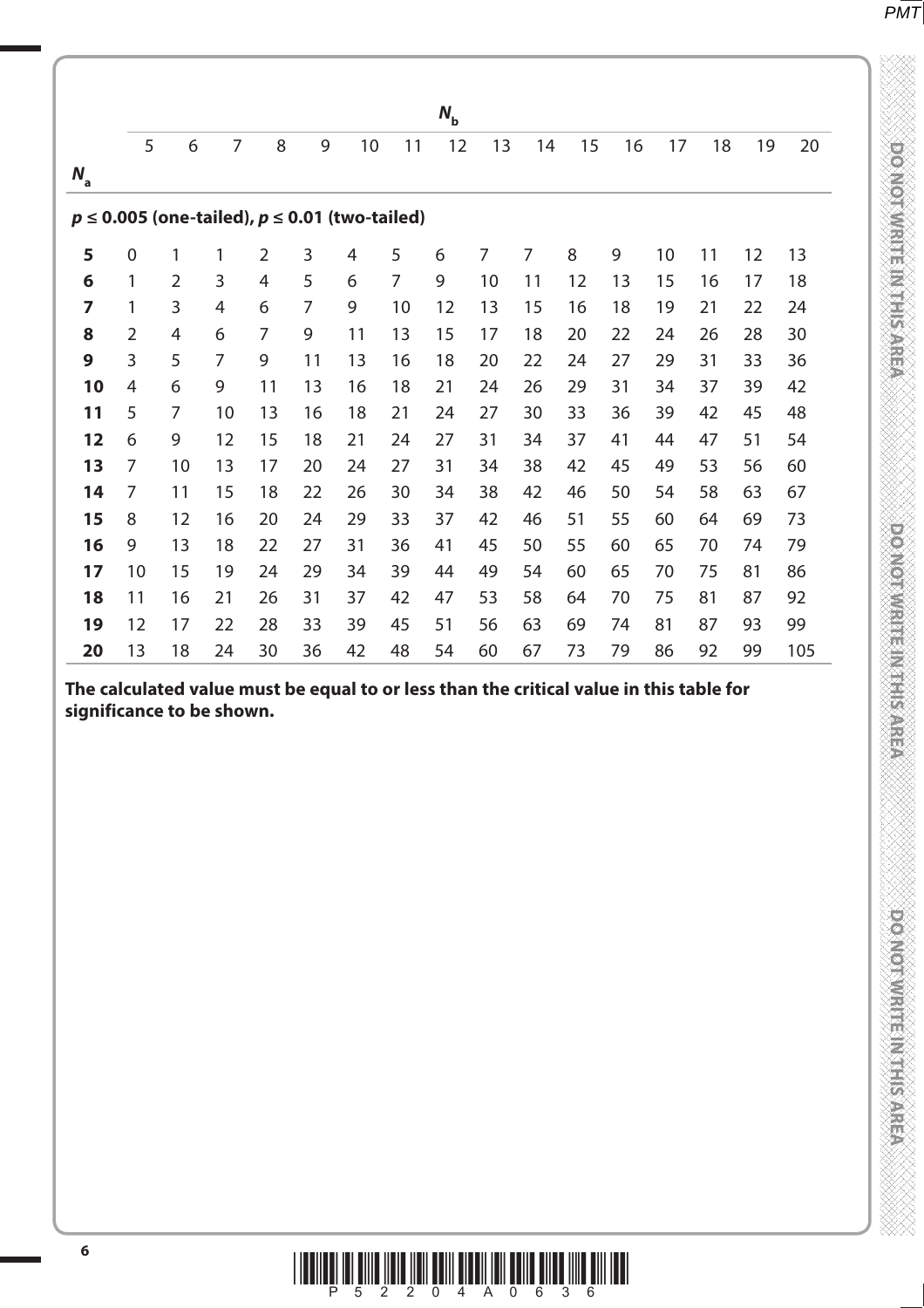# **Wilcoxon Signed Ranks test process**

- Calculate the difference between two scores by taking one from the other
- Rank the differences giving the smallest difference Rank 1

 Note: do not rank any differences of 0 and when adding the number of scores, do not count those with a difference of 0, and ignore the signs when calculating the difference

- Add up the ranks for positive differences
- Add up the ranks for negative differences
- T is the figure that is the smallest when the ranks are totalled (may be positive or negative)
- N is the number of scores left, ignore those with 0 difference

# **Critical values for the Wilcoxon Signed Ranks test**

|       |      | Level of significance for a one-tailed test |      |  |  |  |  |
|-------|------|---------------------------------------------|------|--|--|--|--|
|       | 0.05 | 0.025                                       | 0.01 |  |  |  |  |
|       |      | Level of significance for a two-tailed test |      |  |  |  |  |
| n     | 0.1  | 0.05                                        | 0.02 |  |  |  |  |
| $N=5$ | O    |                                             |      |  |  |  |  |
| 6     | 2    |                                             |      |  |  |  |  |
| 7     | 3    | 2                                           |      |  |  |  |  |
| 8     | 5    | 3                                           |      |  |  |  |  |
| 9     | 8    | 5                                           | 3    |  |  |  |  |
| 10    | 11   | 8                                           | 5    |  |  |  |  |
| 11    | 13   | 10                                          |      |  |  |  |  |
| 12    | 17   | 13                                          | 9    |  |  |  |  |

**The calculated value must be equal to or less than the critical value in this table for significance to be shown.** 



**7**

**ASSINGT MATERIARTS AREA**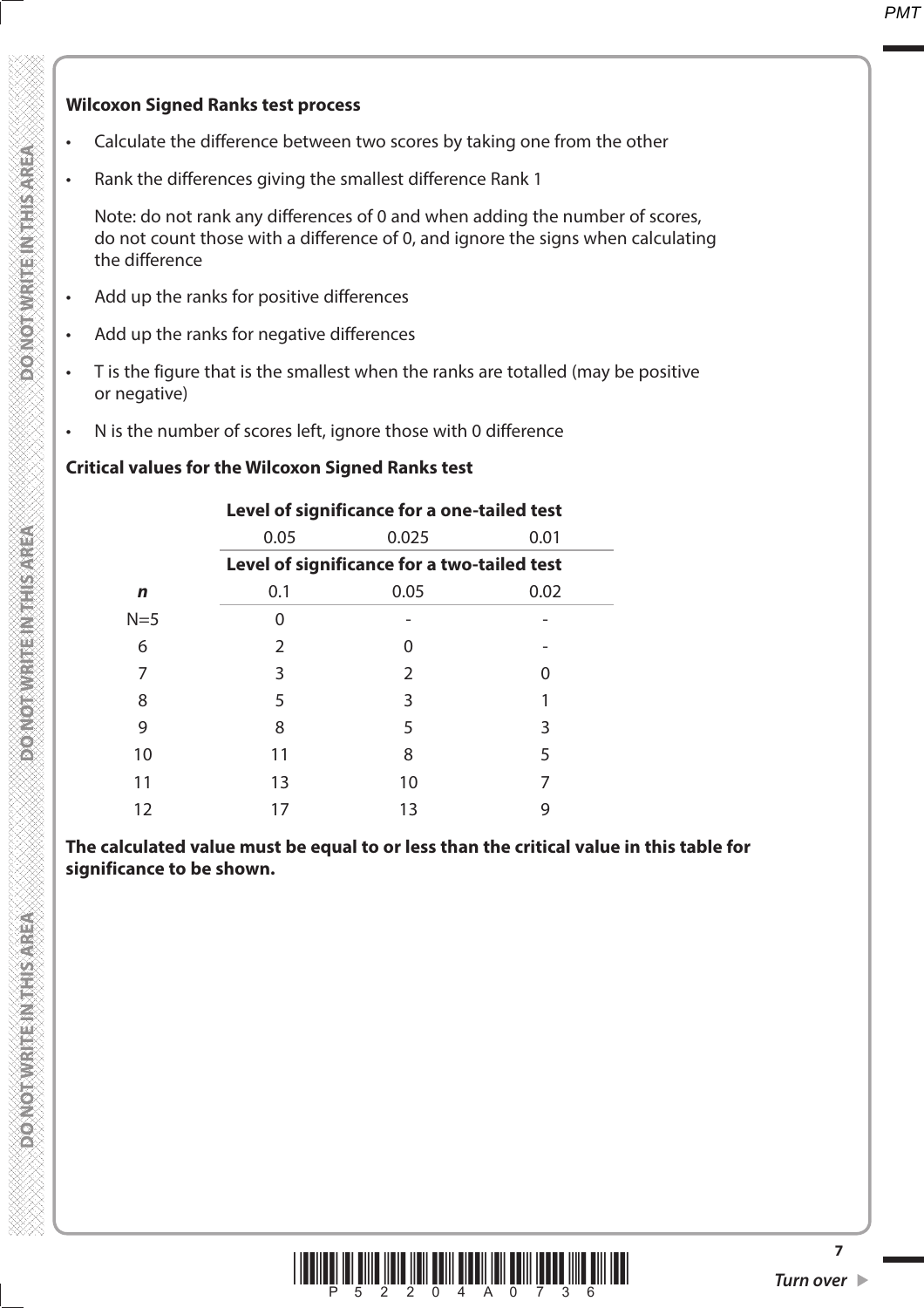|  | N |  |
|--|---|--|
|  |   |  |

1.<br>M

|              | <b>Answer ALL questions.</b>                                                                           |
|--------------|--------------------------------------------------------------------------------------------------------|
|              | <b>SECTION A: SOCIAL PSYCHOLOGY</b>                                                                    |
| $\mathbf{1}$ | Milgram carried out some valuable research into obedience, including a number of<br>variation studies. |
|              | Describe the procedure of the Rundown Office Block (Experiment 10) variation study.                    |
|              |                                                                                                        |
|              |                                                                                                        |
|              |                                                                                                        |
|              |                                                                                                        |
|              |                                                                                                        |
|              |                                                                                                        |
|              |                                                                                                        |
|              |                                                                                                        |
|              |                                                                                                        |
|              |                                                                                                        |
|              |                                                                                                        |
|              | (Total for Question 1 = 3 marks)                                                                       |
|              |                                                                                                        |
|              |                                                                                                        |
|              |                                                                                                        |
|              |                                                                                                        |
|              |                                                                                                        |
|              |                                                                                                        |
|              |                                                                                                        |
|              |                                                                                                        |
|              |                                                                                                        |
| 8            | <u> A TETRIT AND AN DI ANDRE AN DI ANDRE AND ANN AN DI AN</u><br>IIIII<br>0<br>$\Omega$<br>8<br>6      |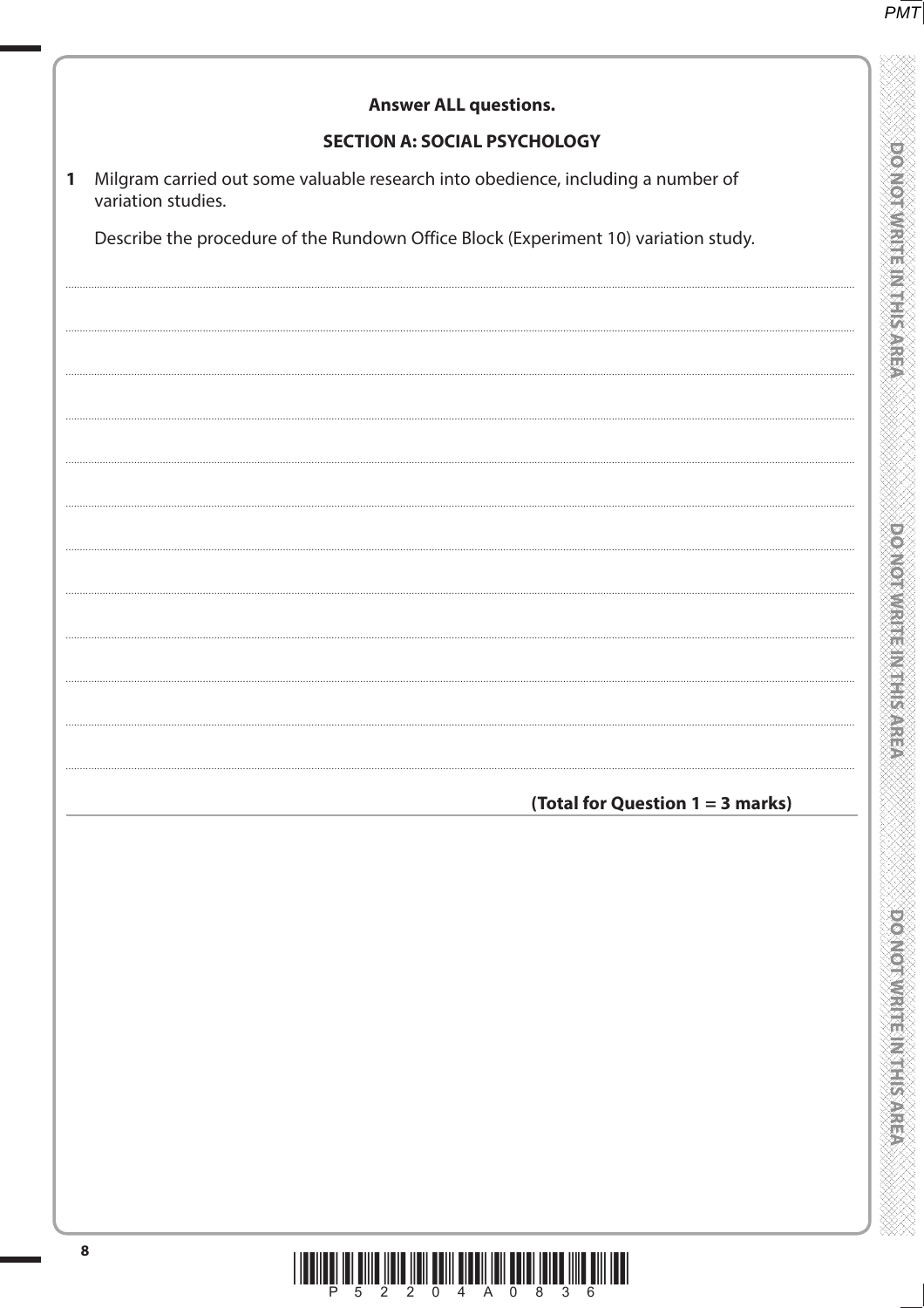

2 2 0 4 A 0 9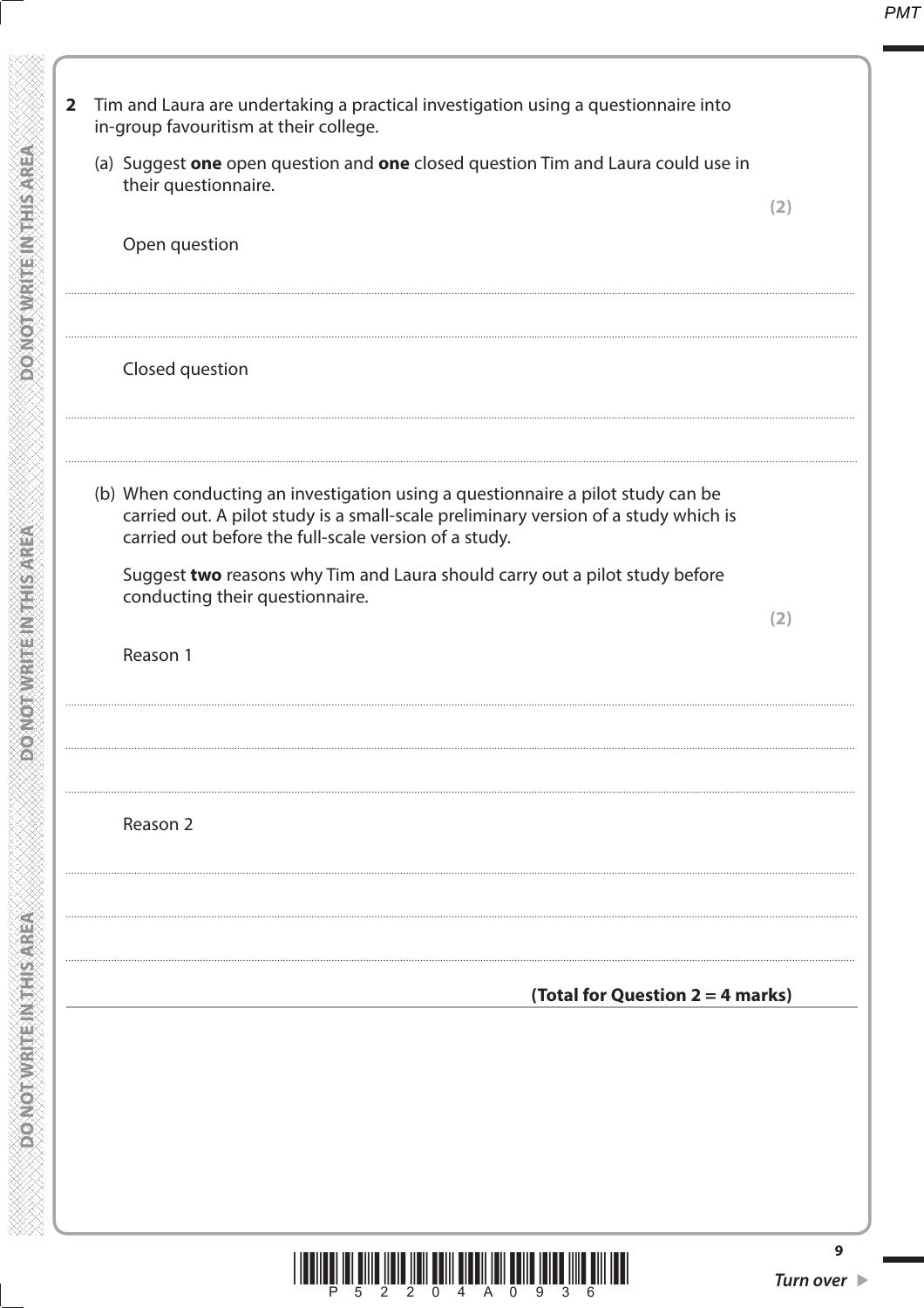| Sherif et al. (1954/1961) conducted The Robbers Cave Experiment. |  |
|------------------------------------------------------------------|--|
| Explain one strength of Sherif et al. (1954/1961).               |  |
|                                                                  |  |
|                                                                  |  |
|                                                                  |  |
|                                                                  |  |
|                                                                  |  |
|                                                                  |  |
|                                                                  |  |
| (Total for Question 3 = 2 marks)                                 |  |
|                                                                  |  |
|                                                                  |  |
|                                                                  |  |
|                                                                  |  |
|                                                                  |  |
|                                                                  |  |
|                                                                  |  |
|                                                                  |  |
|                                                                  |  |
|                                                                  |  |
|                                                                  |  |
|                                                                  |  |
|                                                                  |  |
|                                                                  |  |
|                                                                  |  |
|                                                                  |  |
|                                                                  |  |
|                                                                  |  |
|                                                                  |  |
|                                                                  |  |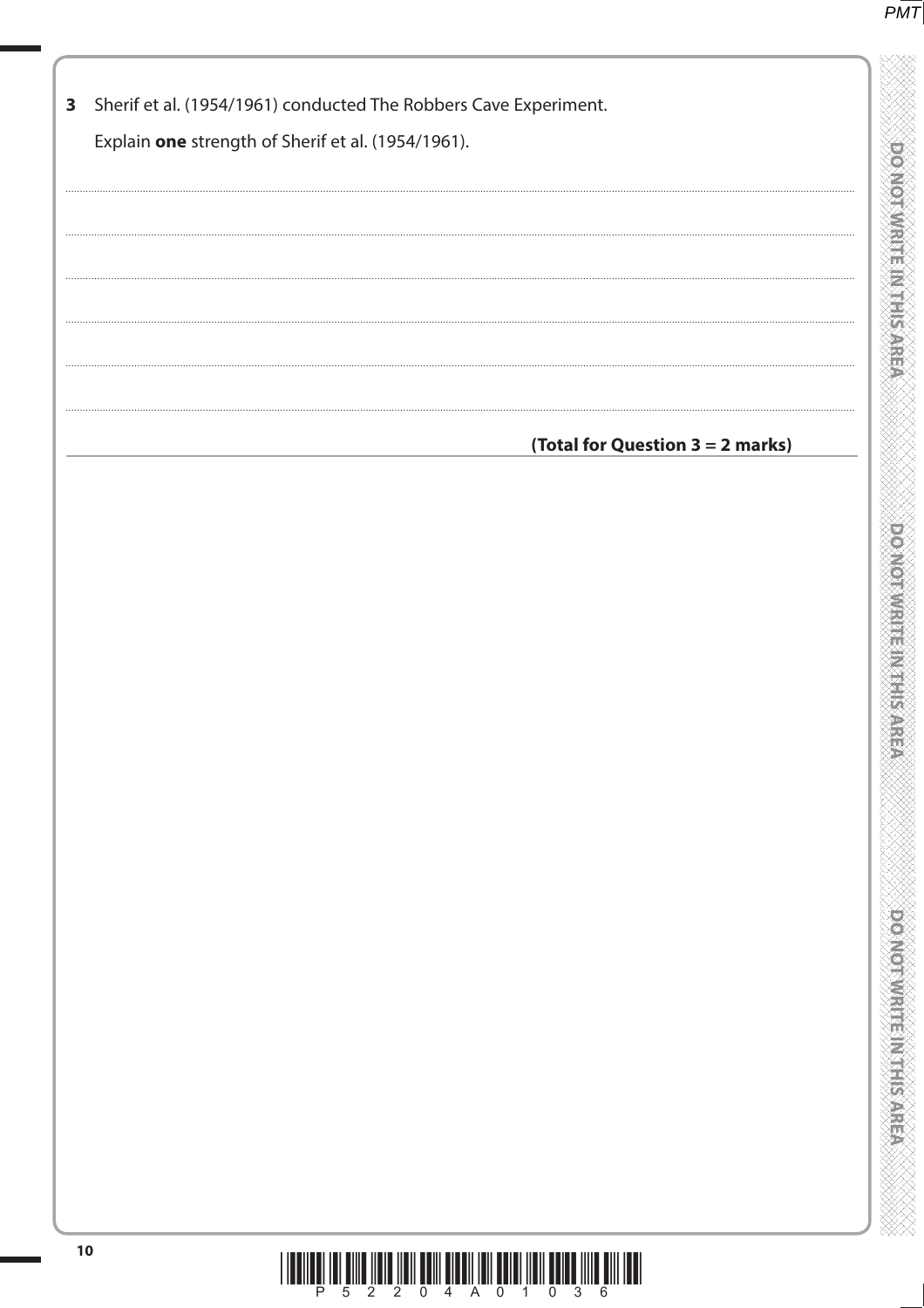

**QUESTION 4 BEGINS ON THE NEXT PAGE.**

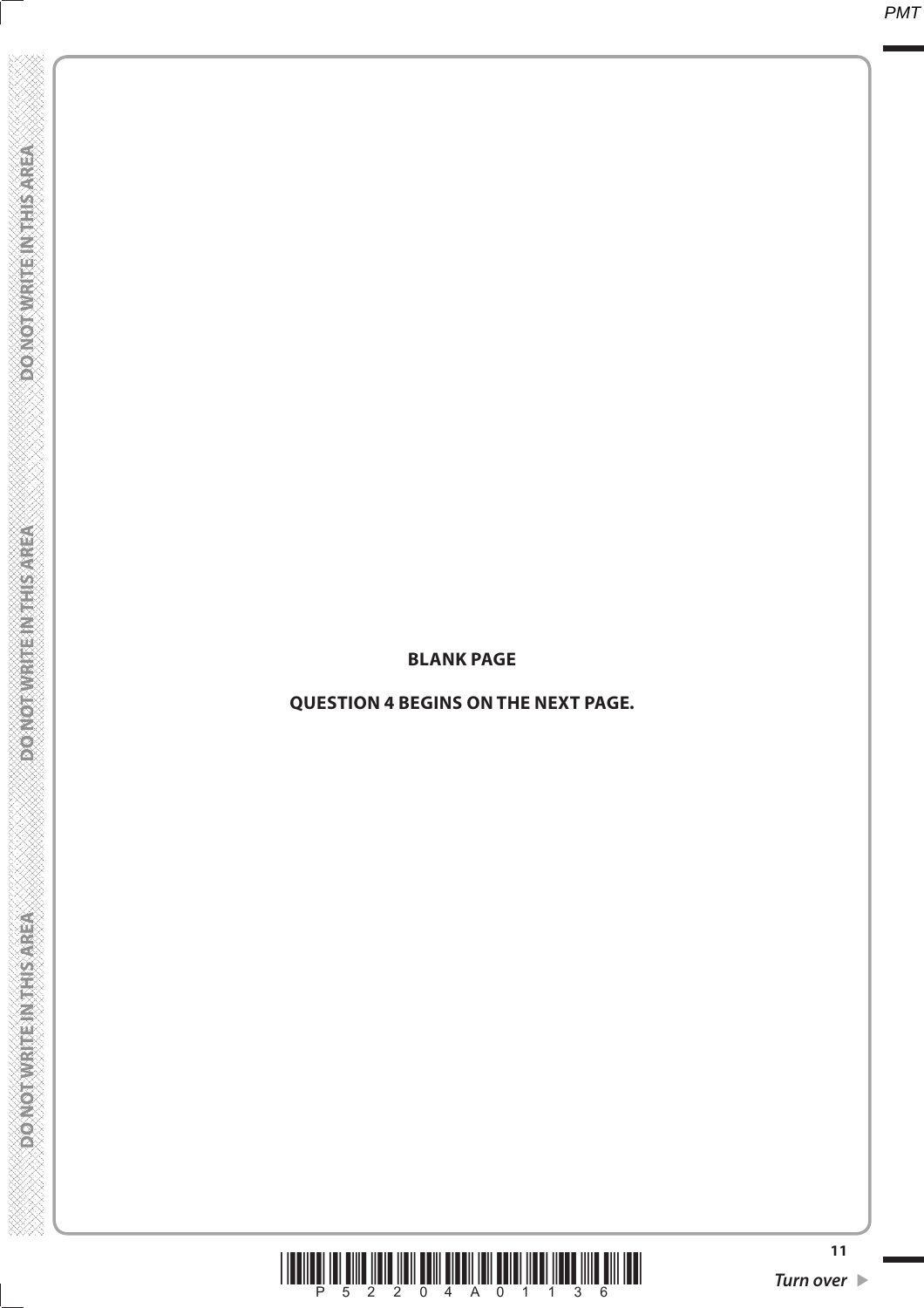|    | 4 Assess how individual differences (personality and gender) affect obedience. | (8) |
|----|--------------------------------------------------------------------------------|-----|
|    |                                                                                |     |
|    |                                                                                |     |
|    |                                                                                |     |
|    |                                                                                |     |
|    |                                                                                |     |
|    |                                                                                |     |
|    |                                                                                |     |
|    |                                                                                |     |
|    |                                                                                |     |
|    |                                                                                |     |
|    |                                                                                |     |
|    |                                                                                |     |
|    |                                                                                |     |
|    |                                                                                |     |
|    |                                                                                |     |
|    |                                                                                |     |
|    |                                                                                |     |
|    |                                                                                |     |
|    |                                                                                |     |
|    |                                                                                |     |
|    |                                                                                |     |
|    |                                                                                |     |
|    |                                                                                |     |
|    |                                                                                |     |
|    |                                                                                |     |
|    |                                                                                |     |
|    |                                                                                |     |
|    |                                                                                |     |
| 12 |                                                                                |     |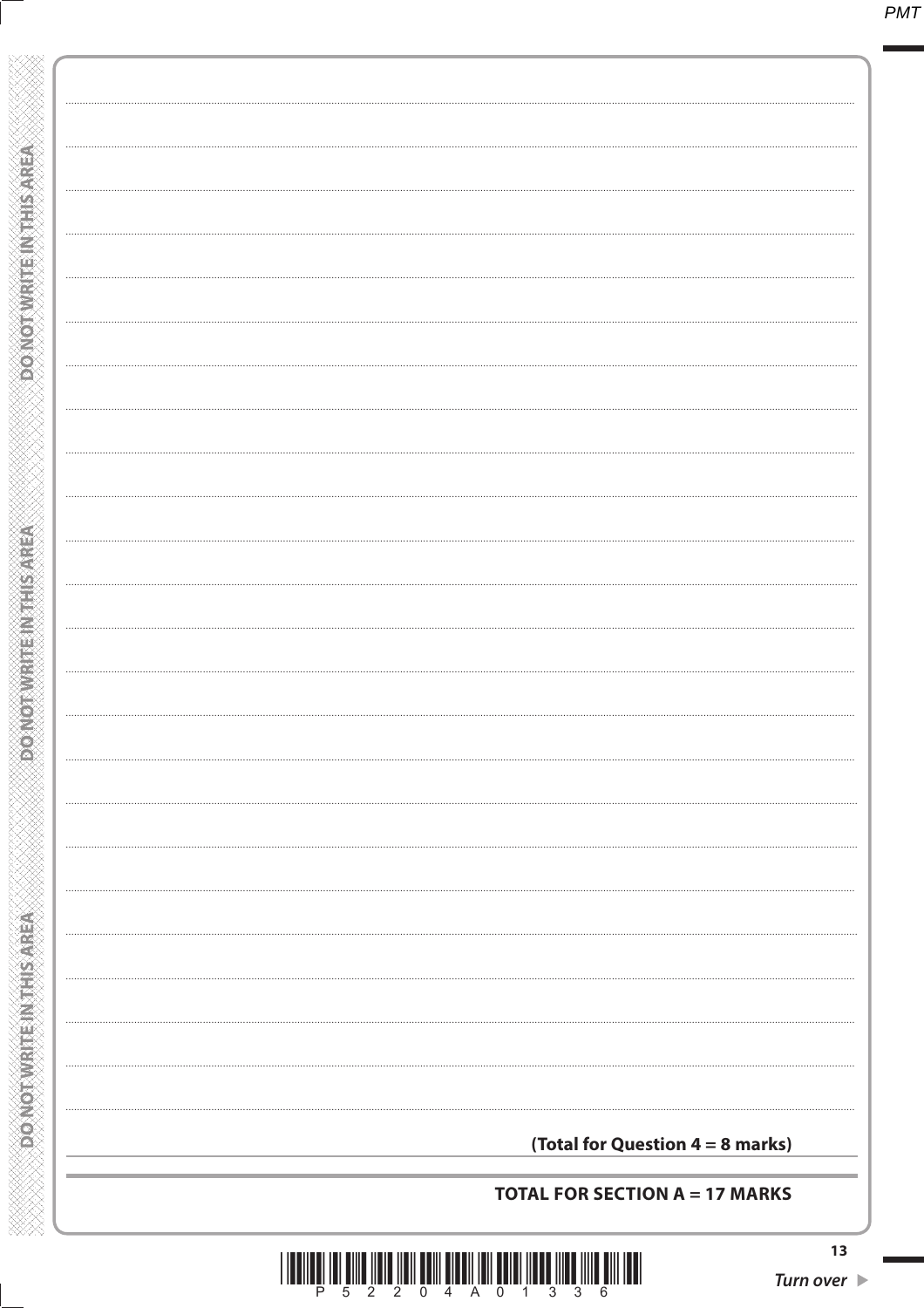### **SECTION B: COGNITIVE PSYCHOLOGY**

**5** Mr Robinson has asked geography students and mathematics students to take part in an experiment. He asked both sets of students to learn a list of 20 words. The mathematics students were given an interference task before retrieval of the word list. The geography students did not have an interference task.

**Table 1** shows the results of Mr Robinson's experiment.

| <b>Participant</b> | <b>Number of words</b><br>correctly retrieved<br>(out of 20) by<br>mathematics students | <b>Number of words</b><br>correctly retrieved<br>(out of 20) by<br>geography students |  |
|--------------------|-----------------------------------------------------------------------------------------|---------------------------------------------------------------------------------------|--|
| $\overline{A}$     | 15                                                                                      | 9                                                                                     |  |
| B                  | $\overline{7}$                                                                          | 10                                                                                    |  |
| $\mathsf{C}$       | 9                                                                                       | 5                                                                                     |  |
| D                  | 14                                                                                      | 8                                                                                     |  |
| E                  | 12                                                                                      | 8                                                                                     |  |
| F                  | 16                                                                                      | 5                                                                                     |  |
| G                  | 10 <sup>°</sup>                                                                         | 8                                                                                     |  |
| H                  | 9                                                                                       | 11                                                                                    |  |
|                    | 9                                                                                       | 13                                                                                    |  |
| J                  | 15                                                                                      | 8                                                                                     |  |
| <b>Mean</b>        |                                                                                         |                                                                                       |  |

#### **Table 1**

 (a) Calculate the mean number of words retrieved by the mathematics and geography students and complete **Table 1** with your answers.

You **must** give your answers to one decimal place.

#### **(1)**

# **SPACE FOR CALCULATIONS**



**DOMORWIGHT IN SERVICES**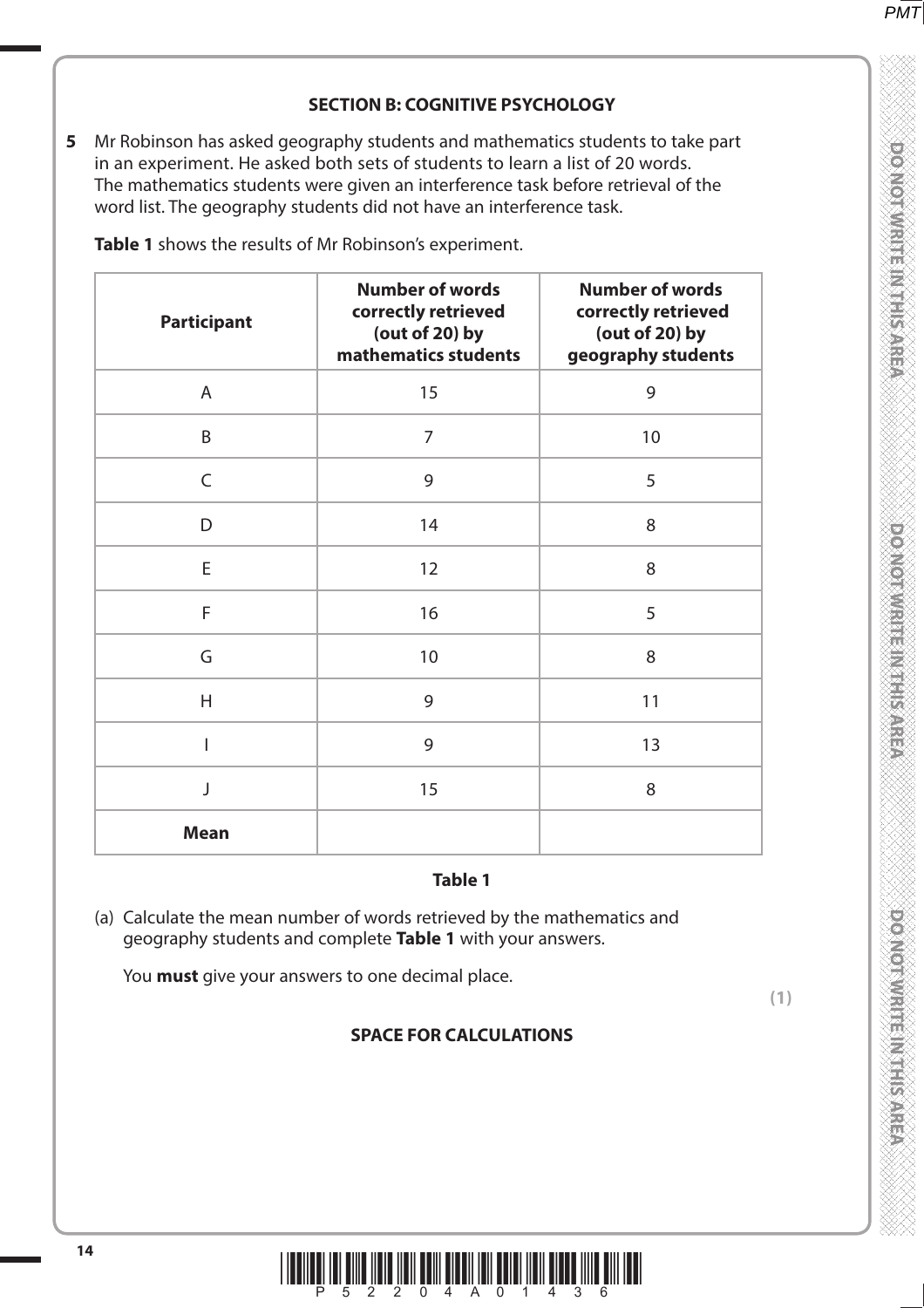| the data.                                                                                                                                                                                                                                                                                                                                                                                                                                                     | (2) |
|---------------------------------------------------------------------------------------------------------------------------------------------------------------------------------------------------------------------------------------------------------------------------------------------------------------------------------------------------------------------------------------------------------------------------------------------------------------|-----|
|                                                                                                                                                                                                                                                                                                                                                                                                                                                               |     |
|                                                                                                                                                                                                                                                                                                                                                                                                                                                               |     |
|                                                                                                                                                                                                                                                                                                                                                                                                                                                               |     |
|                                                                                                                                                                                                                                                                                                                                                                                                                                                               |     |
|                                                                                                                                                                                                                                                                                                                                                                                                                                                               |     |
|                                                                                                                                                                                                                                                                                                                                                                                                                                                               |     |
|                                                                                                                                                                                                                                                                                                                                                                                                                                                               |     |
| (c) Explain one strength of Mr Robinson using quantitative data in his experiment.                                                                                                                                                                                                                                                                                                                                                                            |     |
|                                                                                                                                                                                                                                                                                                                                                                                                                                                               | (2) |
|                                                                                                                                                                                                                                                                                                                                                                                                                                                               |     |
|                                                                                                                                                                                                                                                                                                                                                                                                                                                               |     |
|                                                                                                                                                                                                                                                                                                                                                                                                                                                               |     |
|                                                                                                                                                                                                                                                                                                                                                                                                                                                               |     |
|                                                                                                                                                                                                                                                                                                                                                                                                                                                               |     |
|                                                                                                                                                                                                                                                                                                                                                                                                                                                               |     |
|                                                                                                                                                                                                                                                                                                                                                                                                                                                               |     |
|                                                                                                                                                                                                                                                                                                                                                                                                                                                               |     |
| (Total for Question $5 = 5$ marks)                                                                                                                                                                                                                                                                                                                                                                                                                            |     |
|                                                                                                                                                                                                                                                                                                                                                                                                                                                               |     |
|                                                                                                                                                                                                                                                                                                                                                                                                                                                               |     |
|                                                                                                                                                                                                                                                                                                                                                                                                                                                               |     |
|                                                                                                                                                                                                                                                                                                                                                                                                                                                               |     |
|                                                                                                                                                                                                                                                                                                                                                                                                                                                               |     |
|                                                                                                                                                                                                                                                                                                                                                                                                                                                               |     |
|                                                                                                                                                                                                                                                                                                                                                                                                                                                               |     |
|                                                                                                                                                                                                                                                                                                                                                                                                                                                               |     |
|                                                                                                                                                                                                                                                                                                                                                                                                                                                               |     |
|                                                                                                                                                                                                                                                                                                                                                                                                                                                               |     |
|                                                                                                                                                                                                                                                                                                                                                                                                                                                               |     |
| $\begin{array}{c} \text{if} \ \text{if} \ \text{if} \ \text{if} \ \text{if} \ \text{if} \ \text{if} \ \text{if} \ \text{if} \ \text{if} \ \text{if} \ \text{if} \ \text{if} \ \text{if} \ \text{if} \ \text{if} \ \text{if} \ \text{if} \ \text{if} \ \text{if} \ \text{if} \ \text{if} \ \text{if} \ \text{if} \ \text{if} \ \text{if} \ \text{if} \ \text{if} \ \text{if} \ \text{if} \ \text{if} \ \text{if} \ \text{if} \ \text{if} \ \text{if} \ \text{$ |     |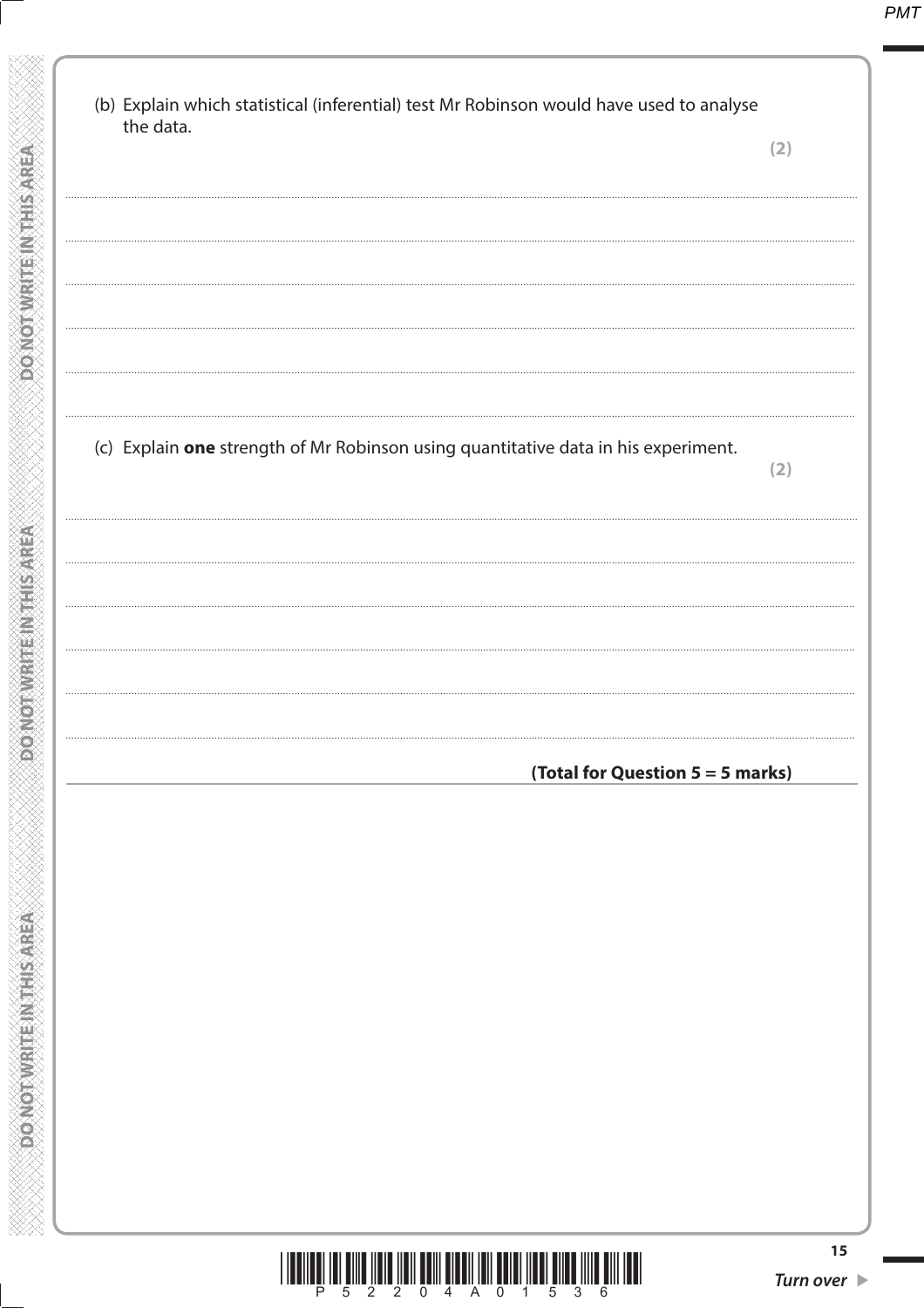| 6 Mo and Akeem witness a man steal a bag in a restaurant.                                            |
|------------------------------------------------------------------------------------------------------|
| Using schema theory, suggest why Mo and Akeem may recall the scene in the<br>restaurant differently. |
|                                                                                                      |
|                                                                                                      |
|                                                                                                      |
|                                                                                                      |
|                                                                                                      |
|                                                                                                      |
|                                                                                                      |
|                                                                                                      |
|                                                                                                      |
|                                                                                                      |
|                                                                                                      |
|                                                                                                      |
| (Total for Question 6 = 4 marks)                                                                     |
|                                                                                                      |
|                                                                                                      |
|                                                                                                      |
|                                                                                                      |
|                                                                                                      |
|                                                                                                      |
|                                                                                                      |
|                                                                                                      |
|                                                                                                      |
|                                                                                                      |
|                                                                                                      |
|                                                                                                      |

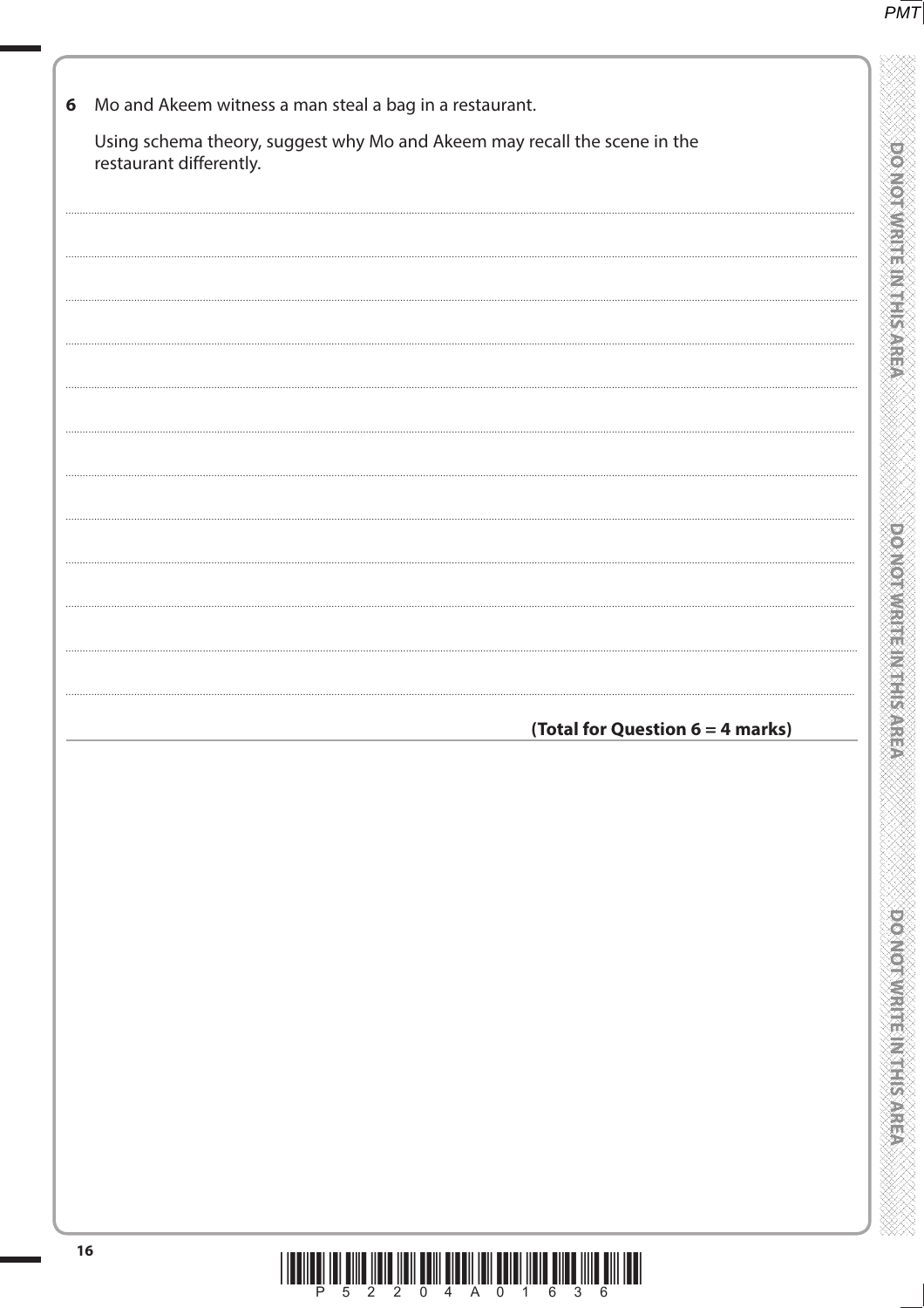|                                           | Evaluate the working memory model (Baddeley and Hitch, 1974).<br>$\overline{7}$ | (8) |
|-------------------------------------------|---------------------------------------------------------------------------------|-----|
|                                           |                                                                                 |     |
| <b>VERVISHING IN ANNUALISMEN</b>          |                                                                                 |     |
|                                           | <br>                                                                            |     |
|                                           |                                                                                 |     |
|                                           | <br>                                                                            |     |
| <b>POSTORY IS A REPORT OF A STRATEGIC</b> | <br>                                                                            |     |
|                                           |                                                                                 |     |
|                                           |                                                                                 |     |
|                                           |                                                                                 |     |
| <b>REPARED AN ENTRANCES</b>               |                                                                                 |     |
|                                           |                                                                                 |     |
|                                           |                                                                                 |     |
|                                           |                                                                                 | 17  |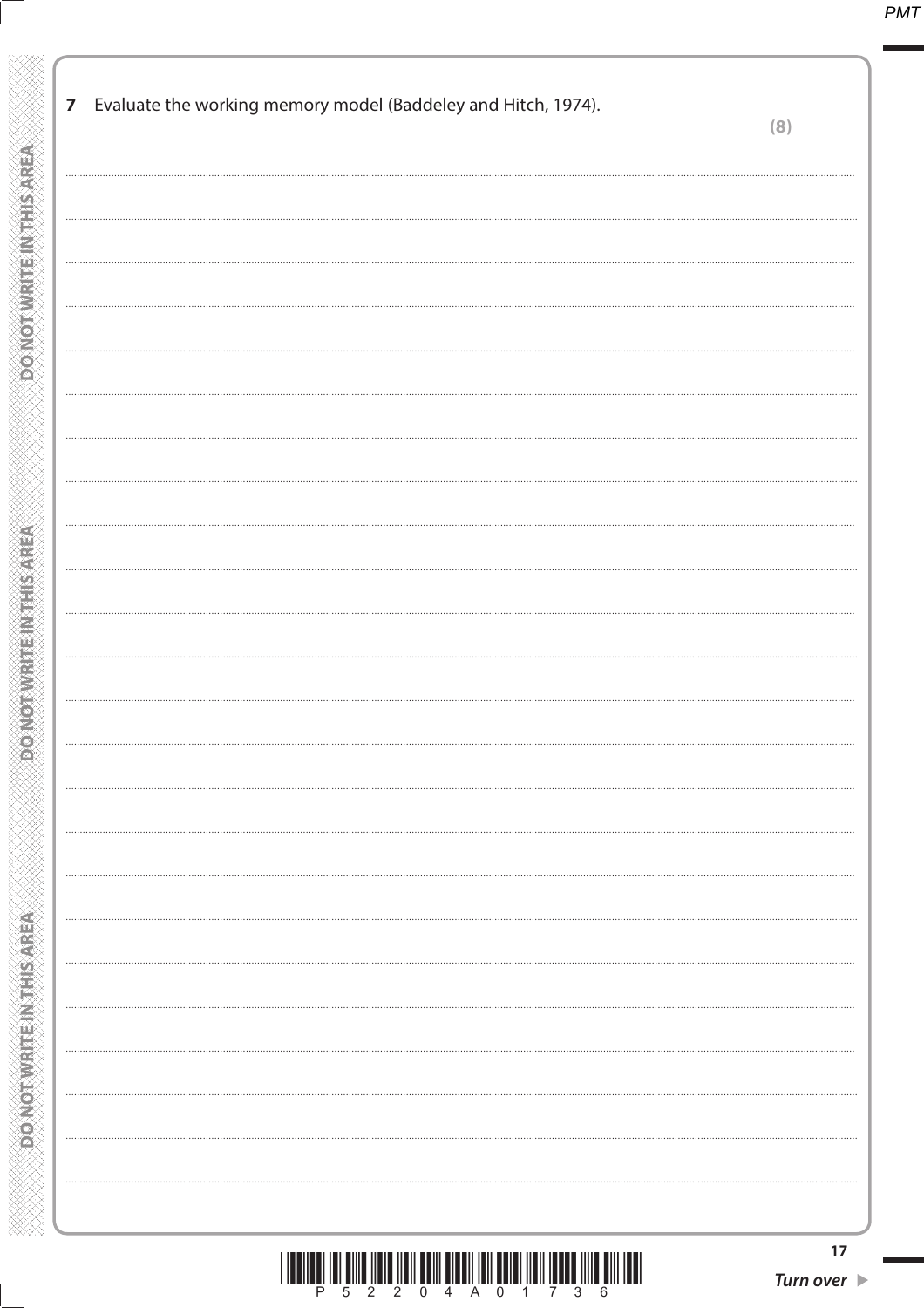| <b>TOTAL FOR SECTION B = 17 MARKS</b> |                              |
|---------------------------------------|------------------------------|
| (Total for Question 7 = 8 marks)      |                              |
|                                       | policialisticalistical       |
|                                       |                              |
|                                       |                              |
|                                       |                              |
|                                       |                              |
|                                       |                              |
|                                       |                              |
|                                       | <b>CONGRESS CONSTRUCTION</b> |
|                                       |                              |
|                                       |                              |
|                                       |                              |
|                                       |                              |
|                                       | <b>DONICARITY RESIDENCES</b> |
|                                       |                              |
| .                                     |                              |
|                                       |                              |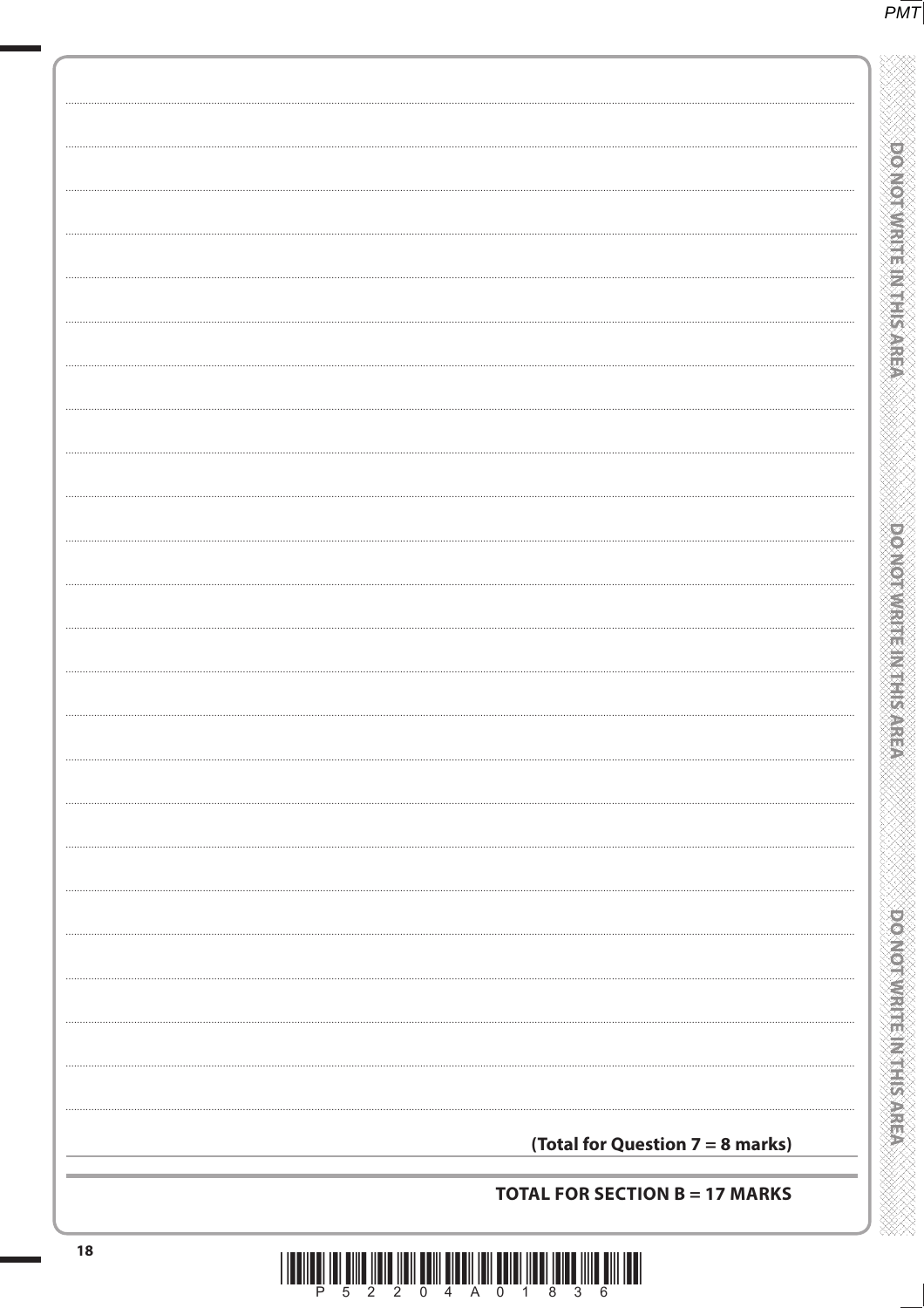|                                             | <b>SECTION C: BIOLOGICAL PSYCHOLOGY</b>                    |
|---------------------------------------------|------------------------------------------------------------|
|                                             | Describe the process of synaptic transmission.<br>$\bf{8}$ |
| <b>VERVES PRINTED MANAGEMENT CONFIDENTI</b> |                                                            |
|                                             |                                                            |
|                                             |                                                            |
|                                             |                                                            |
|                                             |                                                            |
|                                             |                                                            |
|                                             |                                                            |
|                                             |                                                            |
|                                             |                                                            |
|                                             |                                                            |
| <b>ANOTAL TELEVISION</b>                    | (Total for Question 8 = 3 marks)                           |
|                                             |                                                            |
|                                             |                                                            |
|                                             |                                                            |
|                                             |                                                            |
| Ō                                           |                                                            |
|                                             |                                                            |
|                                             |                                                            |
|                                             |                                                            |
|                                             |                                                            |
|                                             |                                                            |
|                                             |                                                            |
| <b>DONOTWRITE INTHIS AREA</b>               |                                                            |
|                                             |                                                            |
|                                             |                                                            |
|                                             |                                                            |
|                                             |                                                            |
|                                             |                                                            |

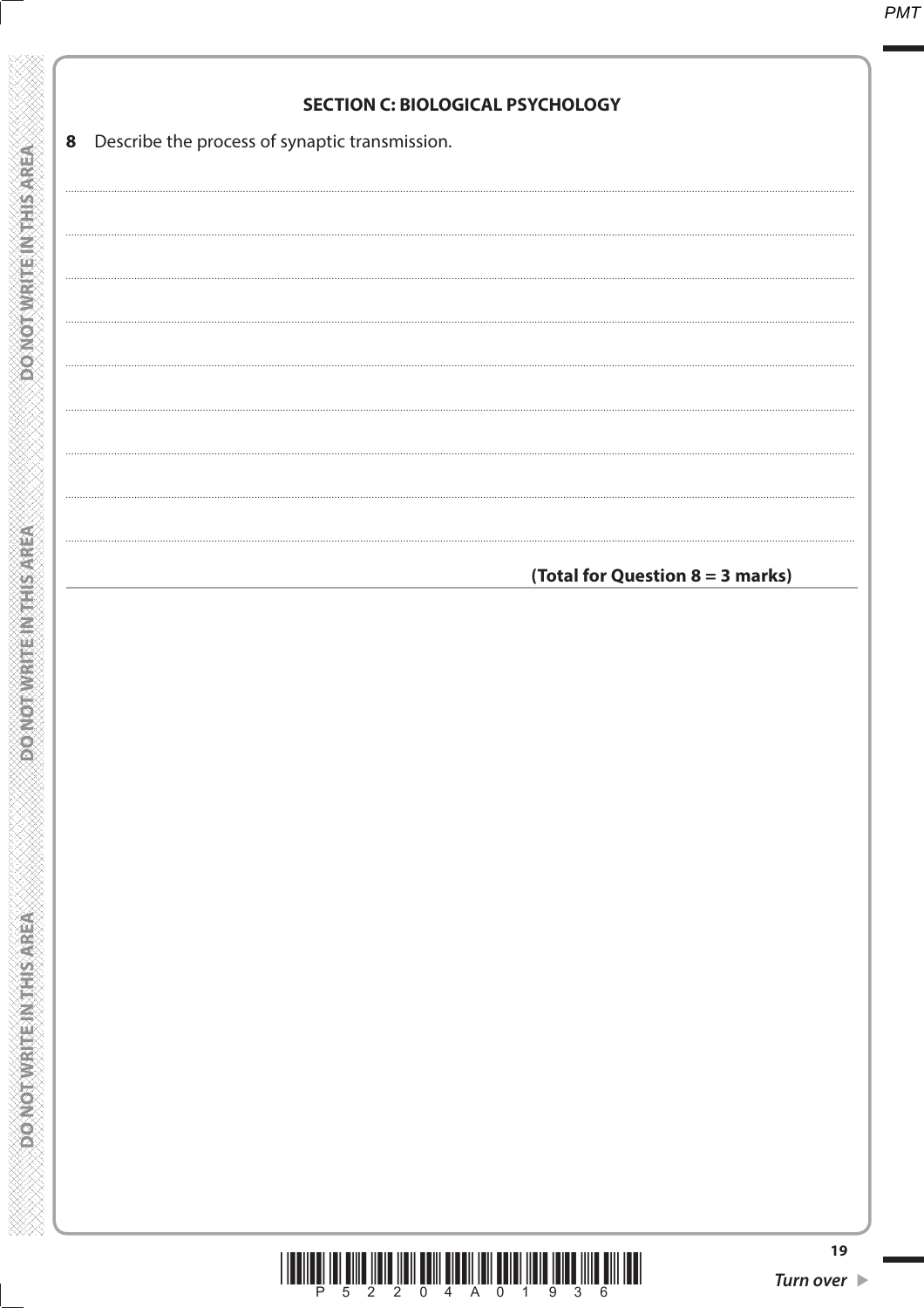- **9** Rafiq carried out a correlational study to investigate whether there was a relationship between age and number of hours of sleep per night.
	- (a) Complete **Table 2** and calculate the Spearman's rank correlation coefficient for Rafiq's study.

| Age | Rank 1         | <b>Number of</b><br>hours sleep | Rank 2         | $\mathbf d$ | d <sup>2</sup> |
|-----|----------------|---------------------------------|----------------|-------------|----------------|
| 17  | 2.5            | 10                              | 6              |             |                |
| 17  | 2.5            | 11                              | 7              |             |                |
| 20  | $\overline{4}$ | 6                               | 2.5            |             |                |
| 24  | 6              | 7                               | $\overline{4}$ |             |                |
| 21  | 5              | $\overline{4}$                  | 1              |             |                |
| 16  |                | 9                               | 5              |             |                |

**Total:**

#### **Table 2**

40 7 6 2.5

# **SPACE FOR CALCULATIONS**

Spearman's rank correlation coefficient .............................................................................................



**(4)**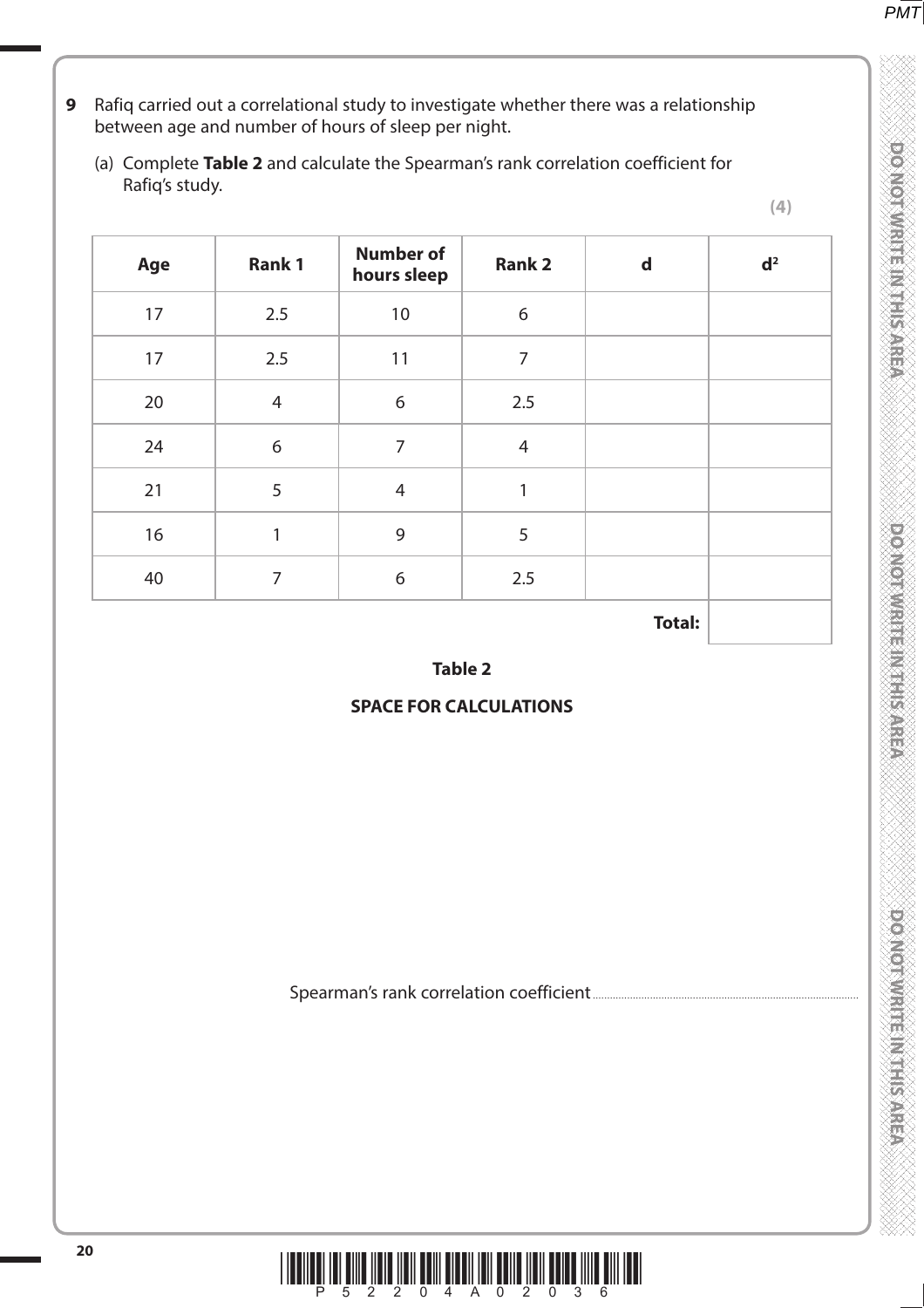| Explain whether Rafiq's data were significant at p<0.05 and if the research |                                  |
|-----------------------------------------------------------------------------|----------------------------------|
| hypothesis should be accepted.                                              | (2)                              |
|                                                                             |                                  |
|                                                                             |                                  |
|                                                                             |                                  |
|                                                                             |                                  |
|                                                                             |                                  |
|                                                                             |                                  |
|                                                                             |                                  |
|                                                                             |                                  |
|                                                                             | (Total for Question 9 = 6 marks) |
|                                                                             |                                  |
|                                                                             |                                  |
|                                                                             |                                  |
|                                                                             |                                  |
|                                                                             |                                  |
|                                                                             |                                  |
|                                                                             |                                  |
|                                                                             |                                  |
|                                                                             |                                  |
|                                                                             |                                  |
|                                                                             |                                  |
|                                                                             |                                  |
|                                                                             |                                  |
|                                                                             |                                  |
|                                                                             |                                  |
|                                                                             |                                  |
|                                                                             |                                  |
|                                                                             |                                  |
|                                                                             |                                  |
|                                                                             |                                  |

**DONOTWRITENTHIS AREA** 

**DONORWHEIMTHIS AREA** 

**DOMOTWRITENTHIS AREA**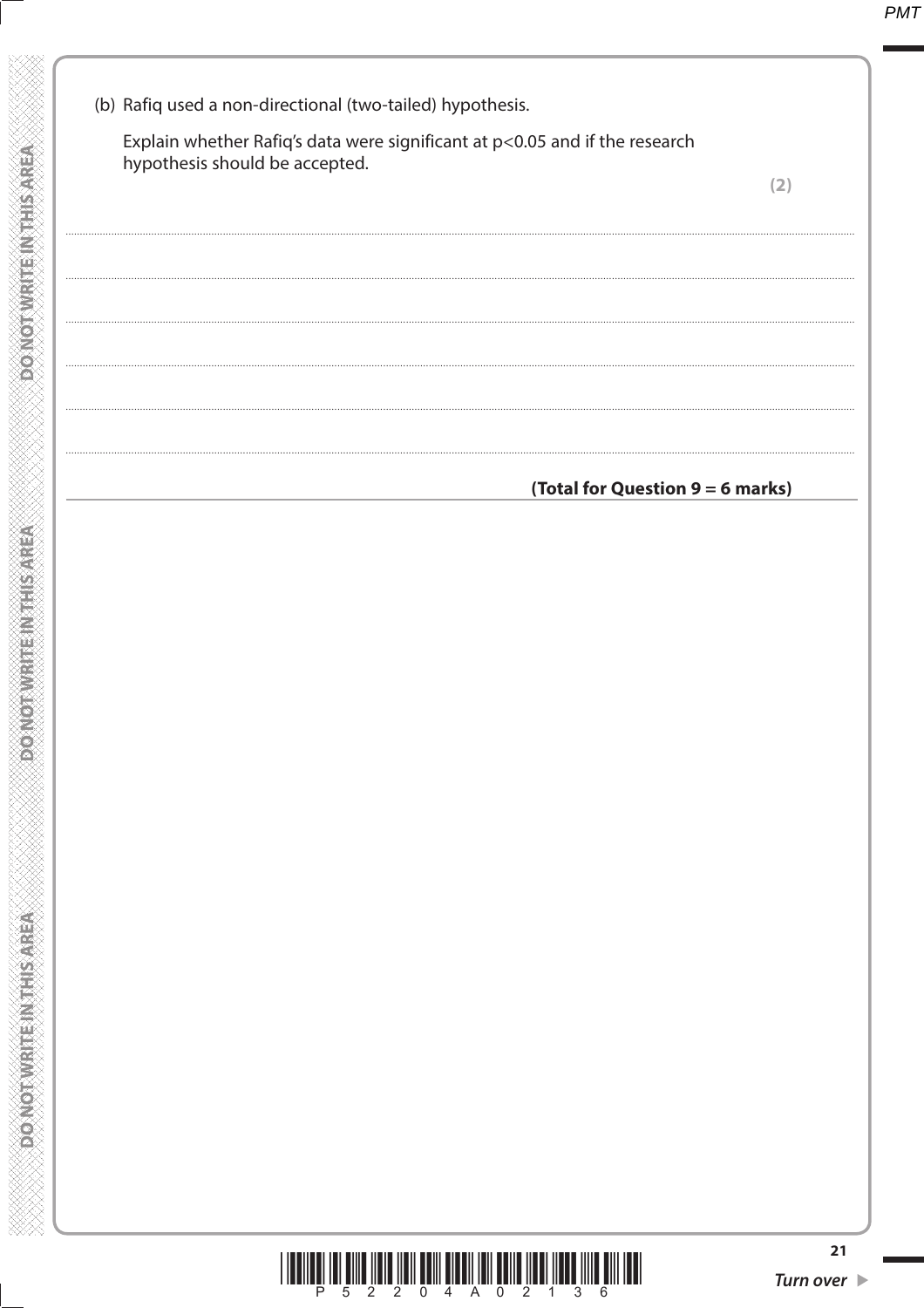| 10 Discuss the key question you have studied from biological psychology. | (8) |                              |
|--------------------------------------------------------------------------|-----|------------------------------|
|                                                                          |     | <b>DONNOIRMENT REPORTS</b>   |
|                                                                          |     |                              |
|                                                                          |     |                              |
|                                                                          |     | <b>DONOMIA BEAM STATE</b>    |
|                                                                          |     |                              |
|                                                                          |     |                              |
|                                                                          |     | <b>DOMOROWRISH REFIRANSE</b> |
|                                                                          |     |                              |
| つつ                                                                       |     |                              |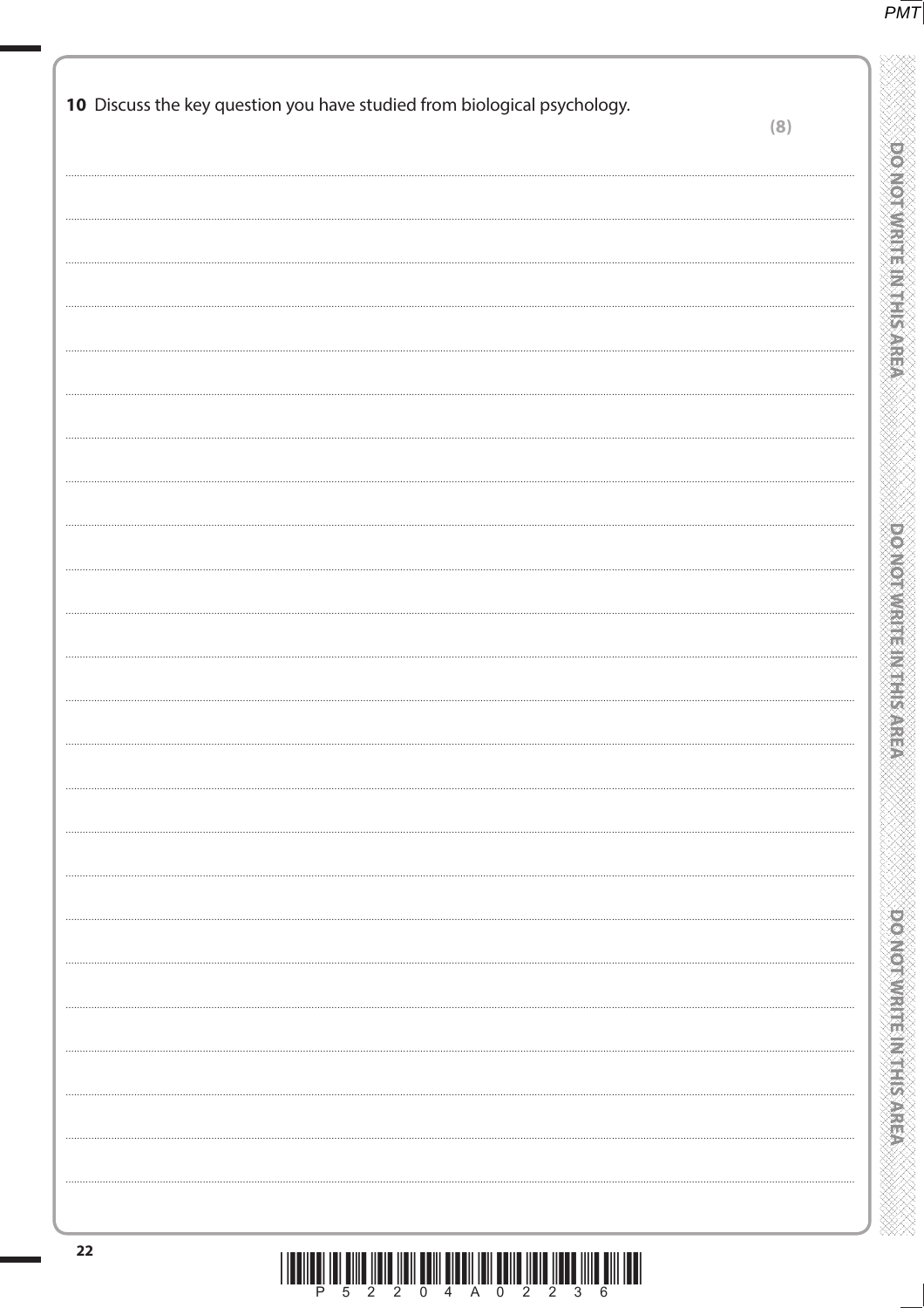| (Total for Question 10 = 8 marks)     |
|---------------------------------------|
| <b>TOTAL FOR SECTION C = 17 MARKS</b> |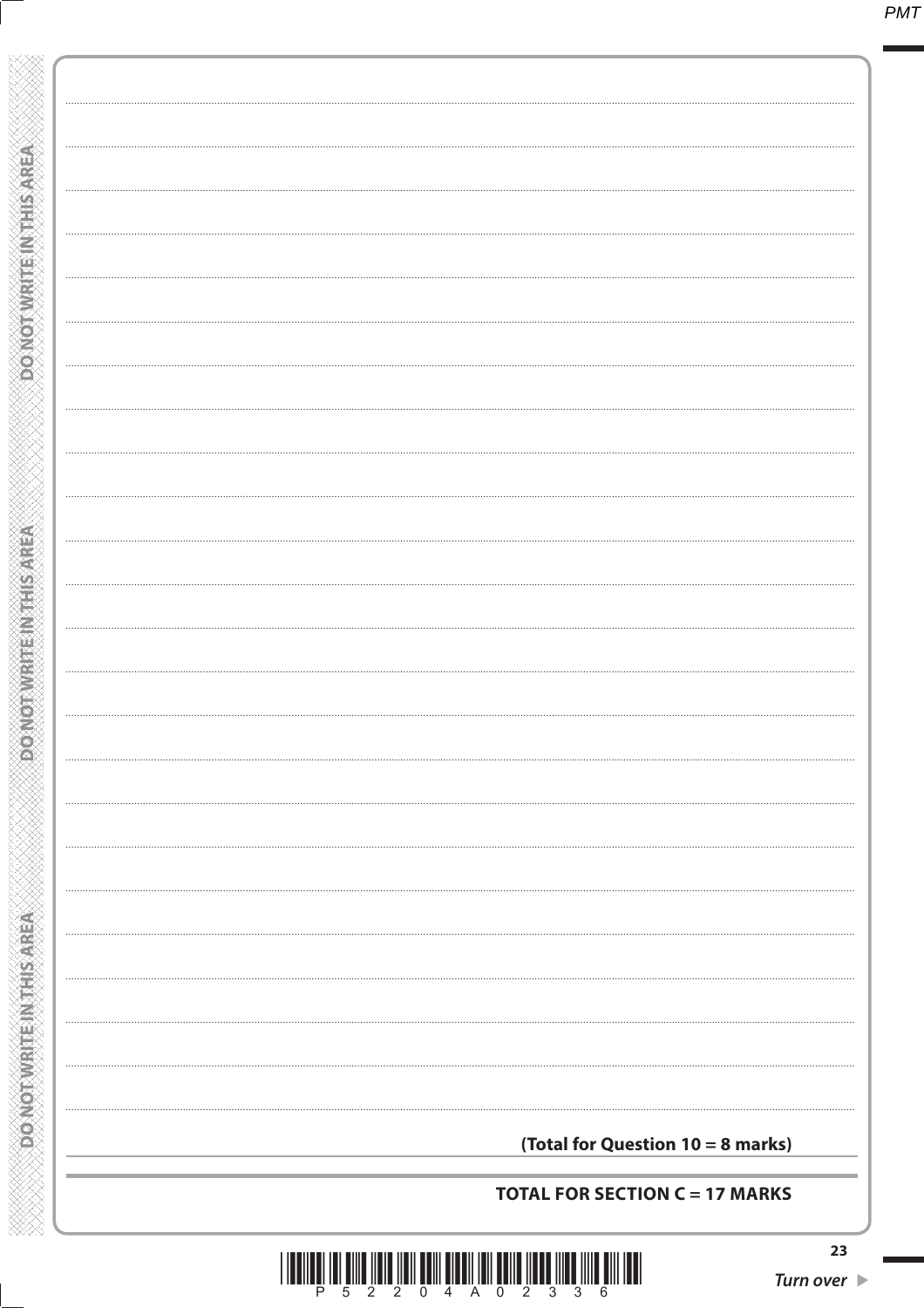**DOMORWRITER METALSAREA** 

**DONORMENT EINERSTER** 

**DONORWRITESMSELSARER** 

# **SECTION D: LEARNING THEORIES**

**11** Mandeep and Priya used a content analysis to investigate how gender is presented in two children's television programmes. To record the data a tally chart was used.

**Table 3** shows the data they gathered.

|                         | <b>Programme 1</b>      | <b>Programme 2</b>      | <b>Total</b> |
|-------------------------|-------------------------|-------------------------|--------------|
| <b>Emotional female</b> | HHII                    |                         | 16           |
| <b>Emotional male</b>   | $\frac{1}{2}$           |                         | 3            |
| Strong female           | $\#H$                   | $^{\prime\prime\prime}$ | 8            |
| Strong male             | <i>HH HH</i>            | $\#$                    | 16           |
| Sporty female           | $\frac{1}{1}$           | 1111                    | 7            |
| Sporty male             | $^{\prime\prime\prime}$ | <i>HH HH</i>            | 13           |

**Table 3**

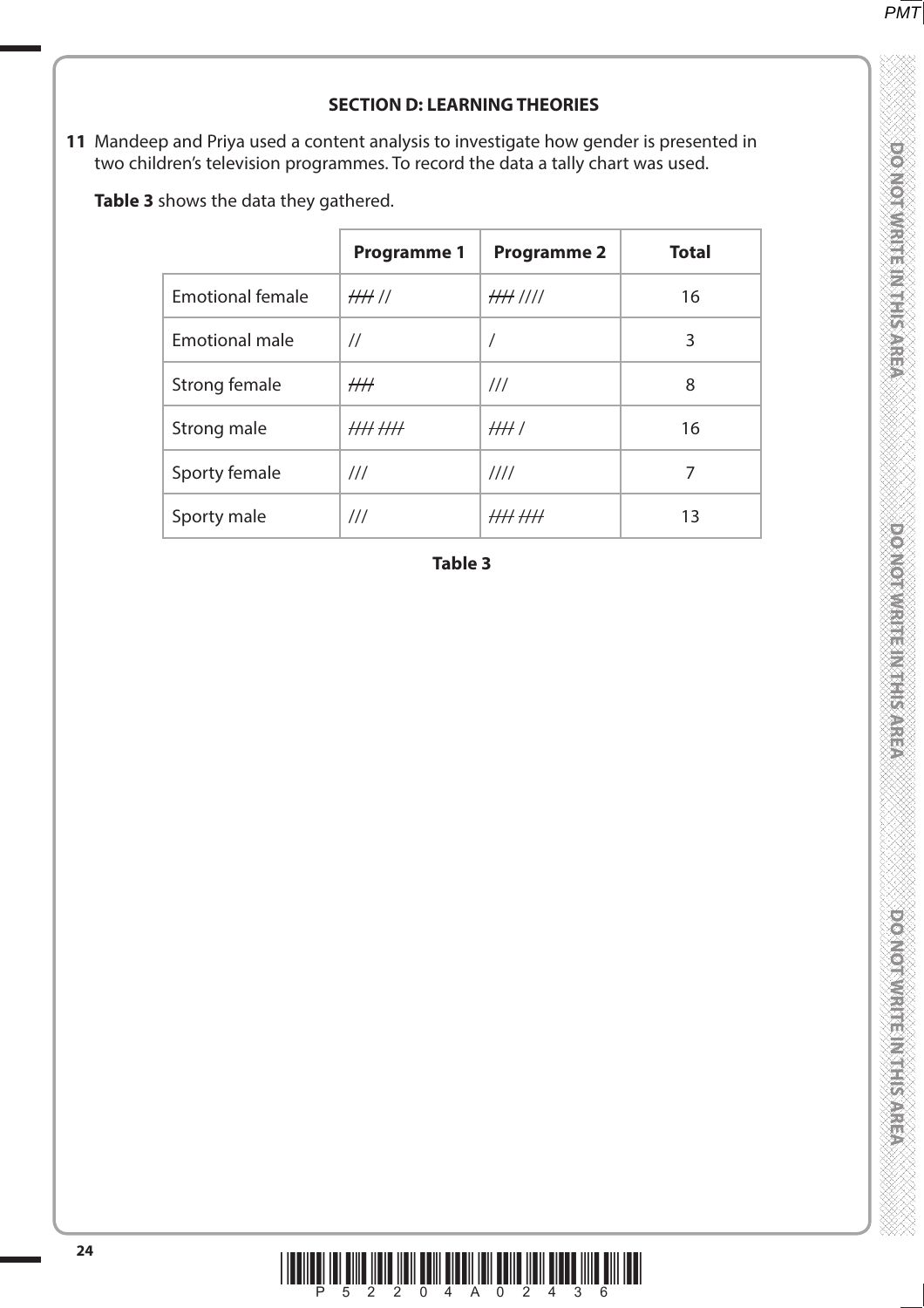|       |                                                                                          |                                 | (3) |
|-------|------------------------------------------------------------------------------------------|---------------------------------|-----|
| Title |                                                                                          |                                 |     |
|       |                                                                                          |                                 |     |
|       |                                                                                          |                                 |     |
|       |                                                                                          |                                 |     |
|       |                                                                                          |                                 |     |
|       |                                                                                          |                                 |     |
|       |                                                                                          |                                 |     |
|       |                                                                                          |                                 |     |
|       |                                                                                          |                                 |     |
|       |                                                                                          |                                 |     |
|       |                                                                                          |                                 |     |
|       |                                                                                          |                                 |     |
|       |                                                                                          |                                 |     |
|       |                                                                                          |                                 |     |
|       |                                                                                          |                                 |     |
|       |                                                                                          |                                 |     |
|       |                                                                                          |                                 |     |
|       |                                                                                          |                                 |     |
|       |                                                                                          |                                 |     |
|       |                                                                                          |                                 |     |
|       |                                                                                          |                                 |     |
|       |                                                                                          |                                 |     |
|       |                                                                                          |                                 |     |
|       | $\mathbf{r}$                                                                             | ⊤<br>- 11                       | ___ |
|       |                                                                                          |                                 |     |
|       |                                                                                          | $\mathbb{R}$                    |     |
|       |                                                                                          |                                 |     |
|       | ┰┓<br>$\mathbf{I}$                                                                       | ⊤                               | ┯┷  |
|       |                                                                                          |                                 |     |
|       |                                                                                          | $\mathbb{R}$                    |     |
|       |                                                                                          |                                 |     |
|       | T 1 1 1 1 1 1<br>n n<br>– <del>– – –</del><br>$\blacksquare$<br>. .<br>.<br>$\mathbf{1}$ | ╖<br>- 11                       | ┰┰  |
|       |                                                                                          | T.                              |     |
|       |                                                                                          |                                 |     |
|       |                                                                                          |                                 |     |
|       |                                                                                          | н                               |     |
|       | ⊥<br>$\perp$<br>$\perp$                                                                  | ╨<br>$\bot$<br>ப                |     |
|       |                                                                                          | والمناصف المنافذ<br>___________ |     |

DONOT WRITE INTHIS AREA

**DONOTWRITEINTHISAREA** 

**DOMOTWRITE IN THIS AREA** 



 $25$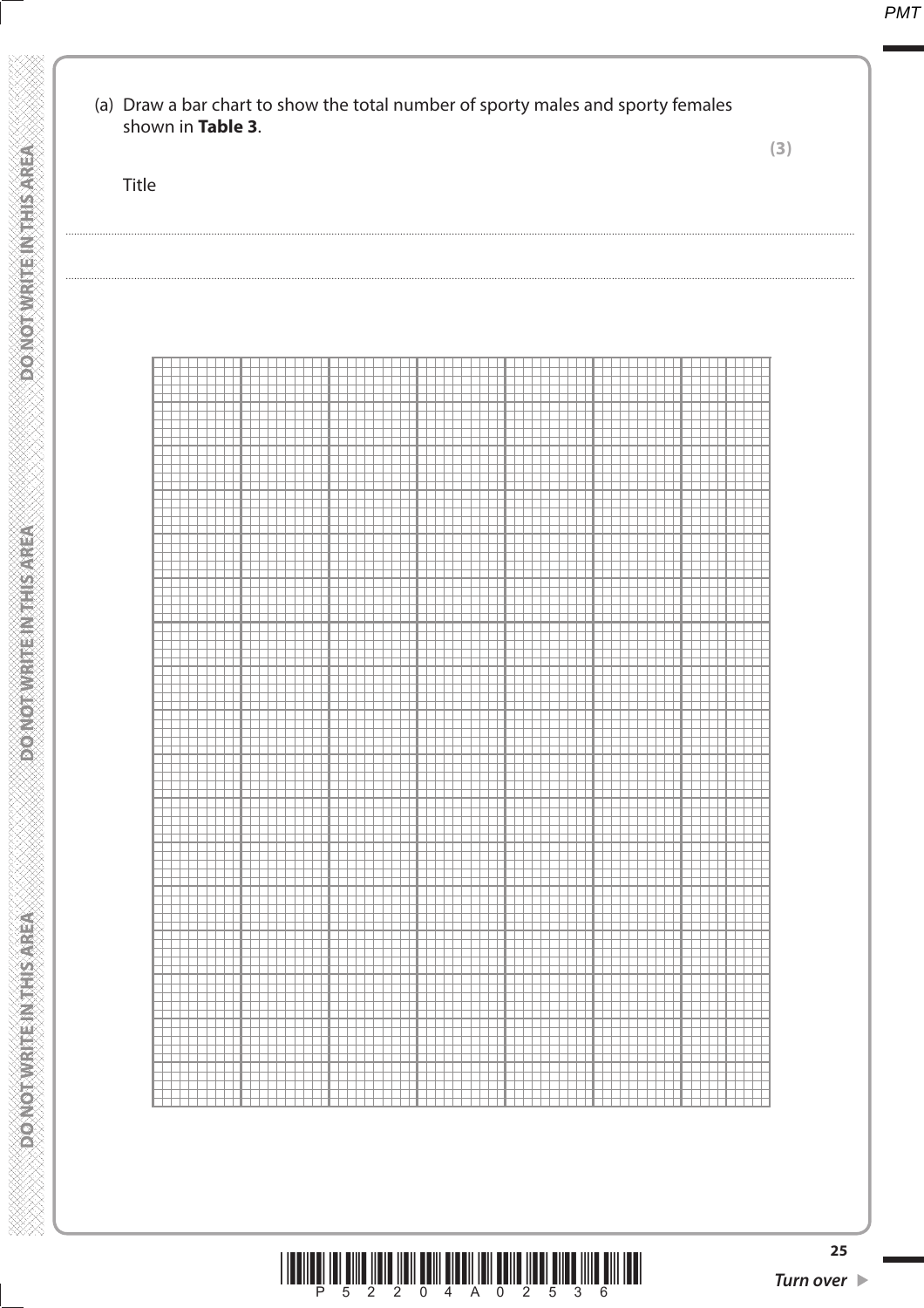| investigation.    | (2)                                                                               |  |
|-------------------|-----------------------------------------------------------------------------------|--|
|                   |                                                                                   |  |
|                   |                                                                                   |  |
|                   |                                                                                   |  |
|                   |                                                                                   |  |
|                   |                                                                                   |  |
|                   |                                                                                   |  |
|                   |                                                                                   |  |
|                   |                                                                                   |  |
|                   | (c) Explain one methodological issue there may have been with Mandeep and Priya's |  |
| content analysis. |                                                                                   |  |
|                   | (2)                                                                               |  |
|                   |                                                                                   |  |
|                   |                                                                                   |  |
|                   |                                                                                   |  |
|                   |                                                                                   |  |
|                   |                                                                                   |  |
|                   |                                                                                   |  |
|                   |                                                                                   |  |
|                   | (Total for Question 11 = 7 marks)                                                 |  |
|                   |                                                                                   |  |
|                   |                                                                                   |  |
|                   |                                                                                   |  |
|                   |                                                                                   |  |
|                   |                                                                                   |  |
|                   |                                                                                   |  |
|                   |                                                                                   |  |
|                   |                                                                                   |  |
|                   |                                                                                   |  |
|                   |                                                                                   |  |
|                   |                                                                                   |  |
|                   |                                                                                   |  |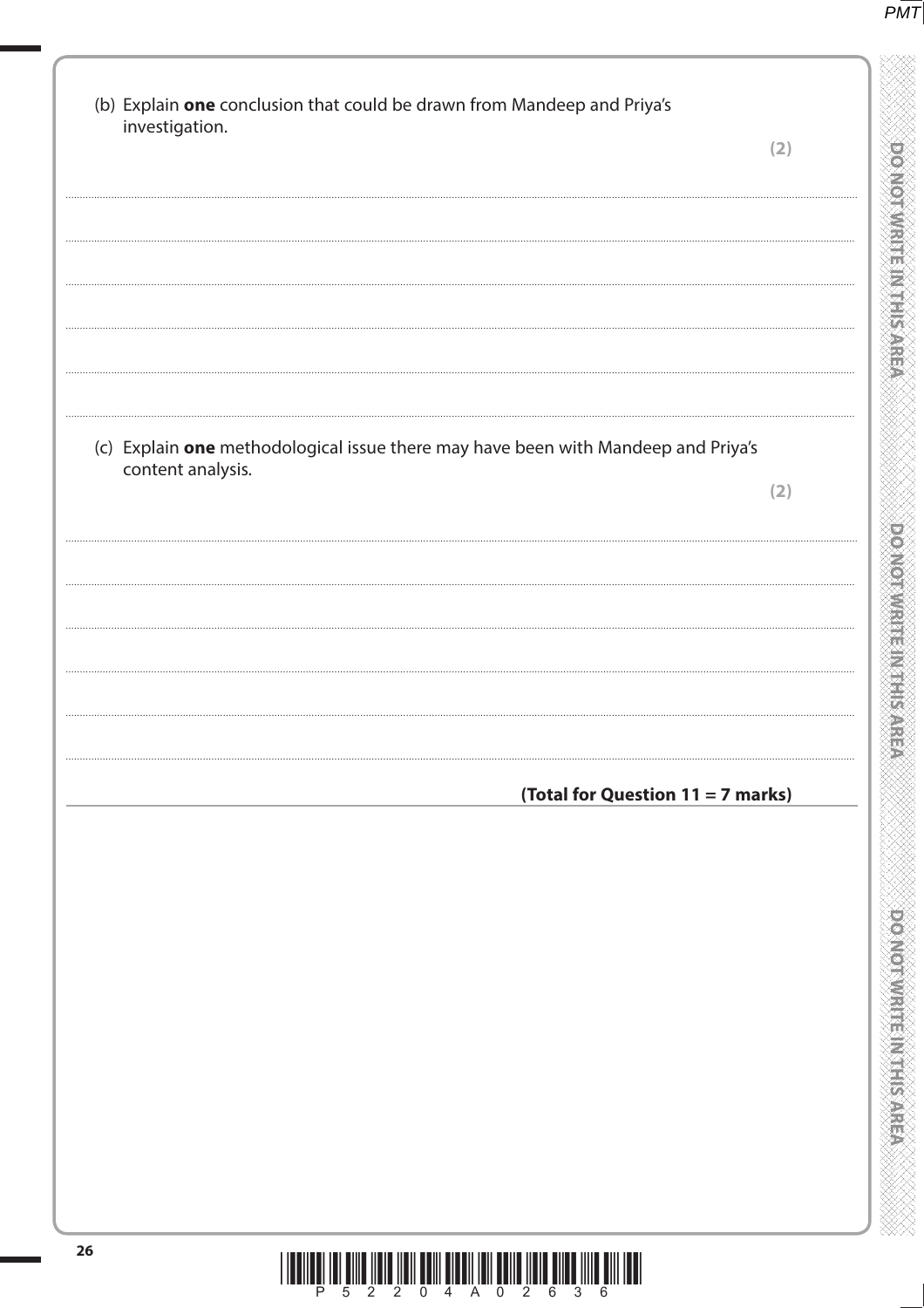| Using your knowledge of classical conditioning, explain how Jodi developed a fear<br>of clowns. |
|-------------------------------------------------------------------------------------------------|
|                                                                                                 |
|                                                                                                 |
|                                                                                                 |
|                                                                                                 |
|                                                                                                 |
|                                                                                                 |
|                                                                                                 |
|                                                                                                 |
|                                                                                                 |
|                                                                                                 |
|                                                                                                 |
|                                                                                                 |
|                                                                                                 |
|                                                                                                 |
|                                                                                                 |
|                                                                                                 |
|                                                                                                 |
|                                                                                                 |
|                                                                                                 |
|                                                                                                 |
| (Total for Question 12 = 4 marks)                                                               |
|                                                                                                 |
|                                                                                                 |
|                                                                                                 |
|                                                                                                 |
|                                                                                                 |
|                                                                                                 |
|                                                                                                 |
|                                                                                                 |
|                                                                                                 |
|                                                                                                 |
|                                                                                                 |
|                                                                                                 |
|                                                                                                 |
|                                                                                                 |

**DO NOT WRITE IN THIS AREA** 

**DO NOT WRITE IN THIS AREA** 

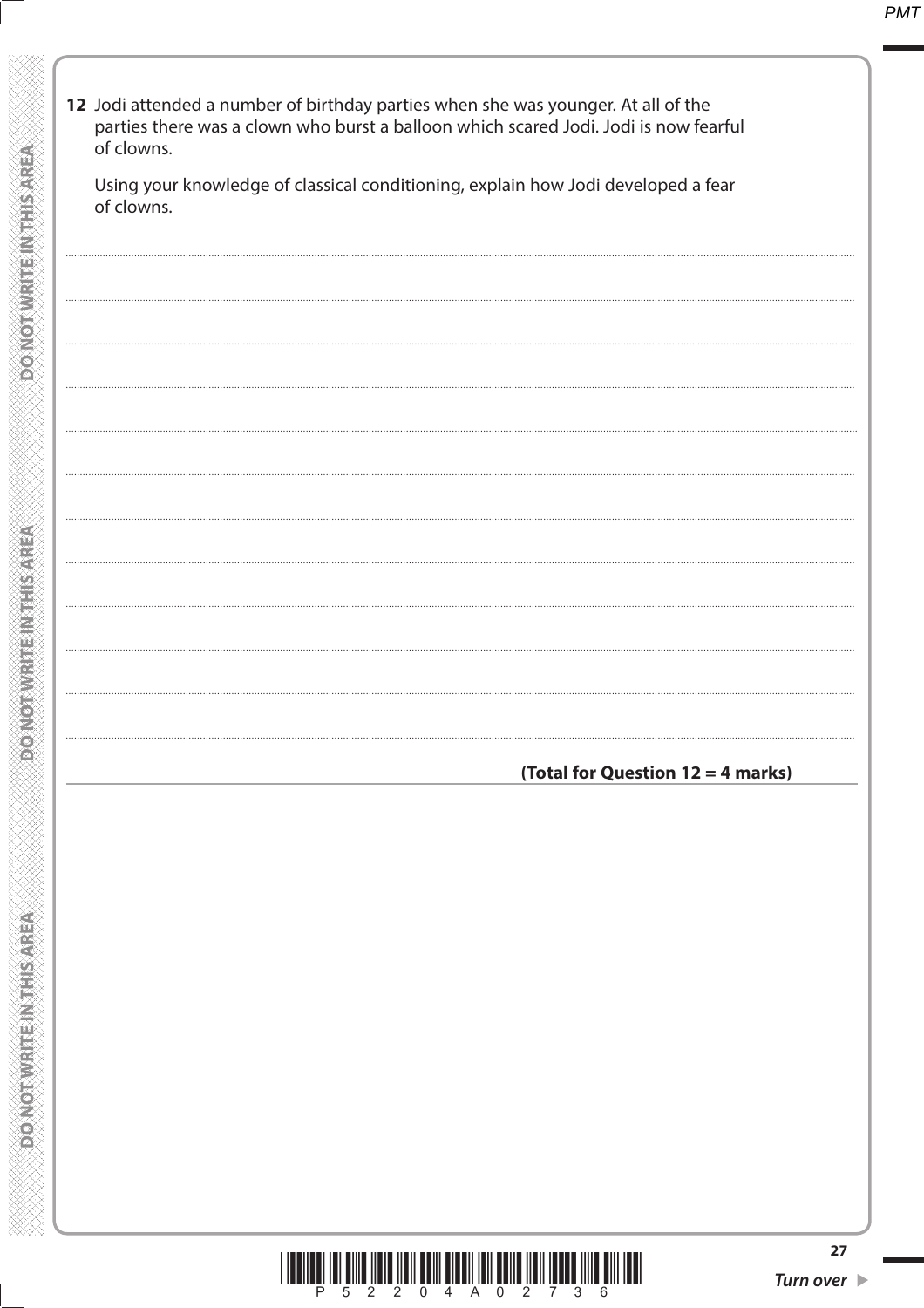| method for human research. | 13 When studying learning theories you will have covered the observational research |
|----------------------------|-------------------------------------------------------------------------------------|
|                            |                                                                                     |
|                            | Evaluate the usefulness of observational methods for studying human behaviour.      |
|                            | (8)                                                                                 |
|                            |                                                                                     |
|                            |                                                                                     |
|                            |                                                                                     |
|                            |                                                                                     |
|                            |                                                                                     |
|                            |                                                                                     |
|                            |                                                                                     |
|                            |                                                                                     |
|                            |                                                                                     |
|                            |                                                                                     |
|                            |                                                                                     |
|                            |                                                                                     |
|                            |                                                                                     |
|                            |                                                                                     |
|                            |                                                                                     |
|                            |                                                                                     |
|                            |                                                                                     |
|                            |                                                                                     |
|                            |                                                                                     |
|                            |                                                                                     |
|                            |                                                                                     |
|                            |                                                                                     |
|                            |                                                                                     |
|                            |                                                                                     |
|                            |                                                                                     |
|                            |                                                                                     |
|                            |                                                                                     |
|                            |                                                                                     |
|                            |                                                                                     |
|                            |                                                                                     |
|                            |                                                                                     |
|                            |                                                                                     |
|                            |                                                                                     |
|                            |                                                                                     |
|                            |                                                                                     |
|                            |                                                                                     |
|                            |                                                                                     |
|                            |                                                                                     |
|                            |                                                                                     |
|                            |                                                                                     |
|                            |                                                                                     |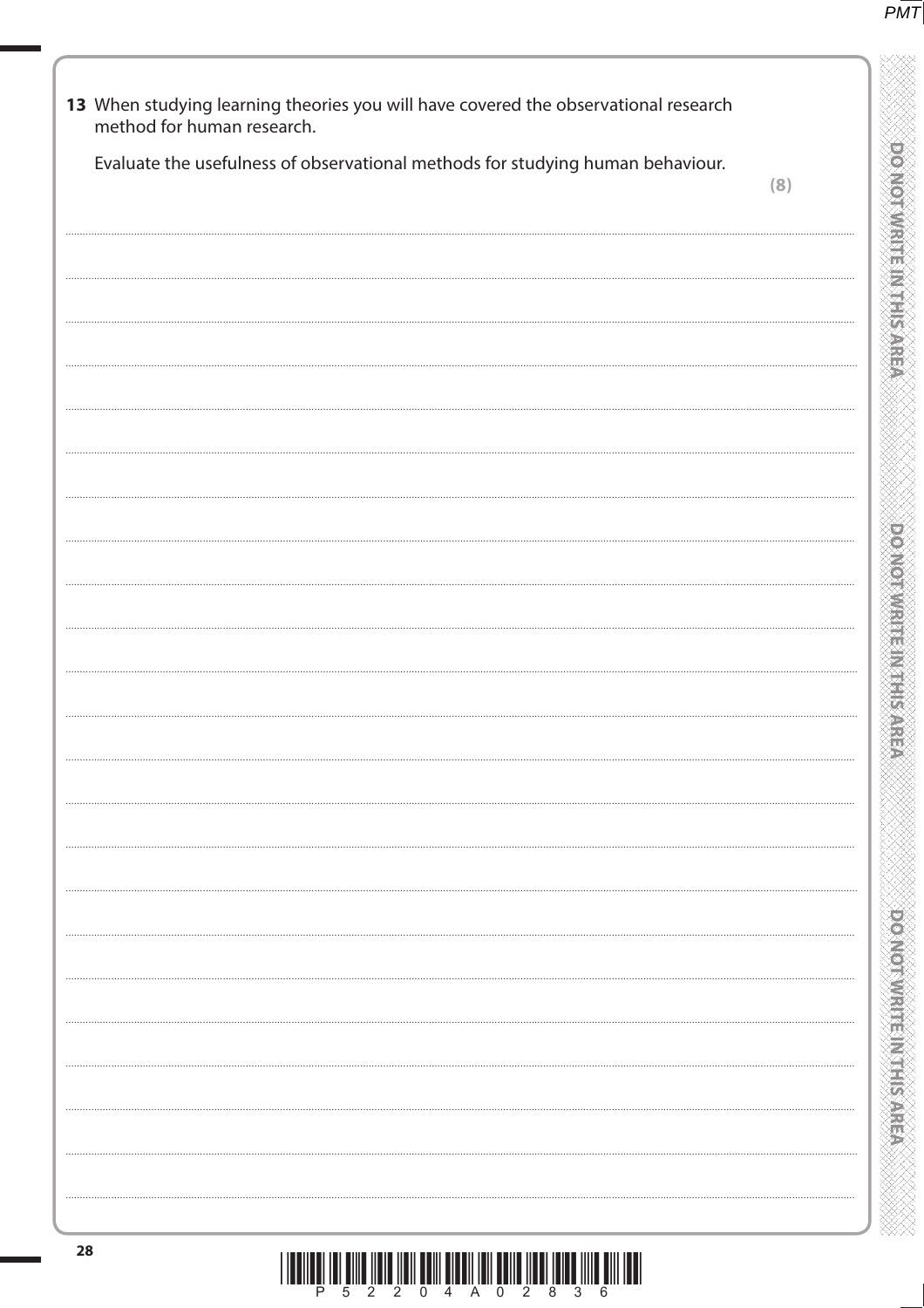| (Total for Question 13 = 8 marks)     |
|---------------------------------------|
| <b>TOTAL FOR SECTION D = 19 MARKS</b> |
|                                       |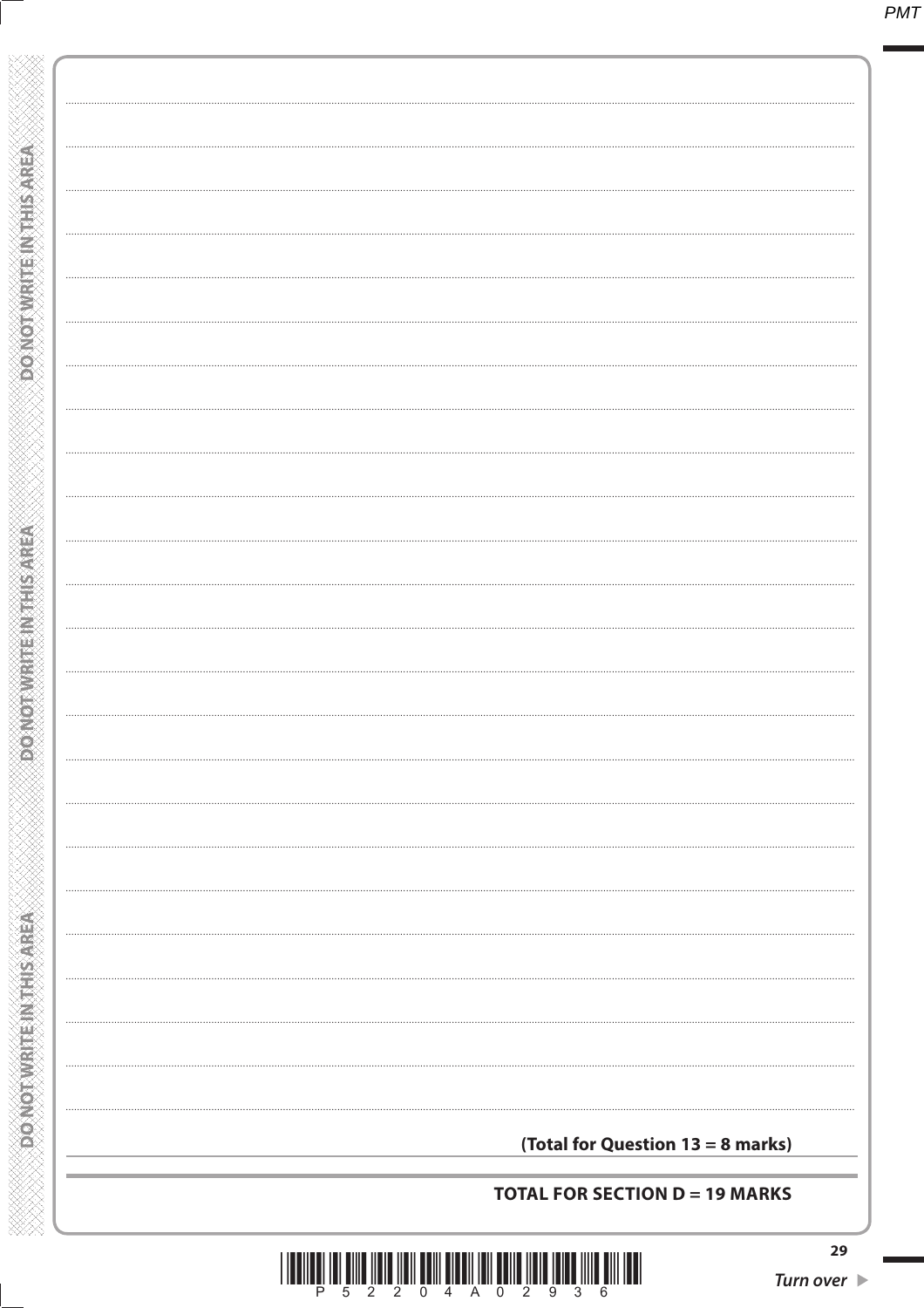| 14 Discuss the practical issues faced by psychologists when designing and |     |
|---------------------------------------------------------------------------|-----|
| implementing research in learning theories and biological psychology.     | (8) |
|                                                                           |     |
|                                                                           |     |
|                                                                           |     |
|                                                                           |     |
|                                                                           |     |
|                                                                           |     |
|                                                                           |     |
|                                                                           |     |
|                                                                           |     |
|                                                                           |     |
|                                                                           |     |
|                                                                           |     |
|                                                                           |     |
|                                                                           |     |
|                                                                           |     |
|                                                                           |     |
|                                                                           |     |
|                                                                           |     |
|                                                                           |     |
|                                                                           |     |
|                                                                           |     |
|                                                                           |     |
|                                                                           |     |
|                                                                           |     |
|                                                                           |     |
|                                                                           |     |
|                                                                           |     |
|                                                                           |     |
|                                                                           |     |
|                                                                           |     |
|                                                                           |     |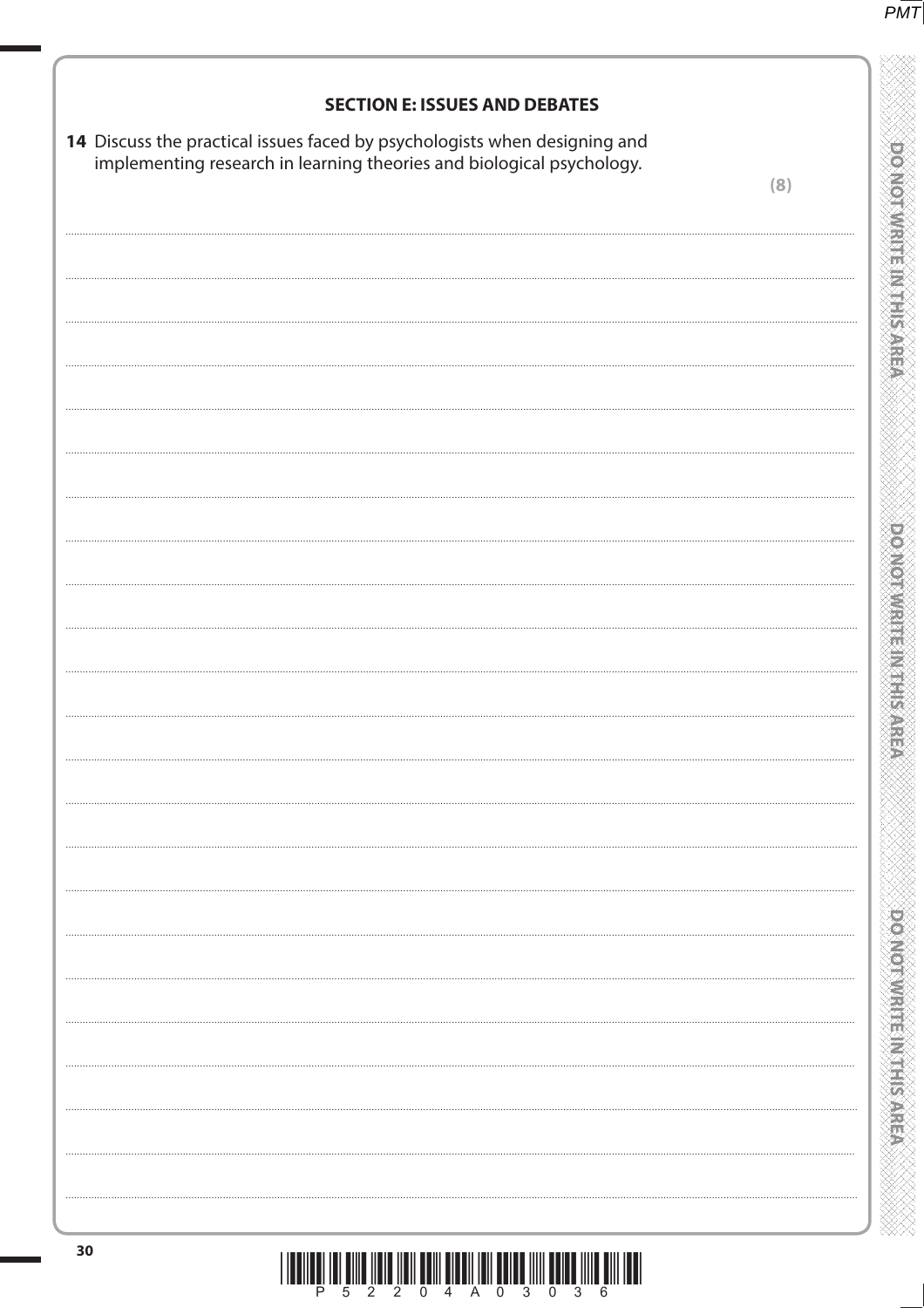| $\cdots$                          |
|-----------------------------------|
|                                   |
|                                   |
|                                   |
|                                   |
|                                   |
|                                   |
| (Total for Question 14 = 8 marks) |
|                                   |

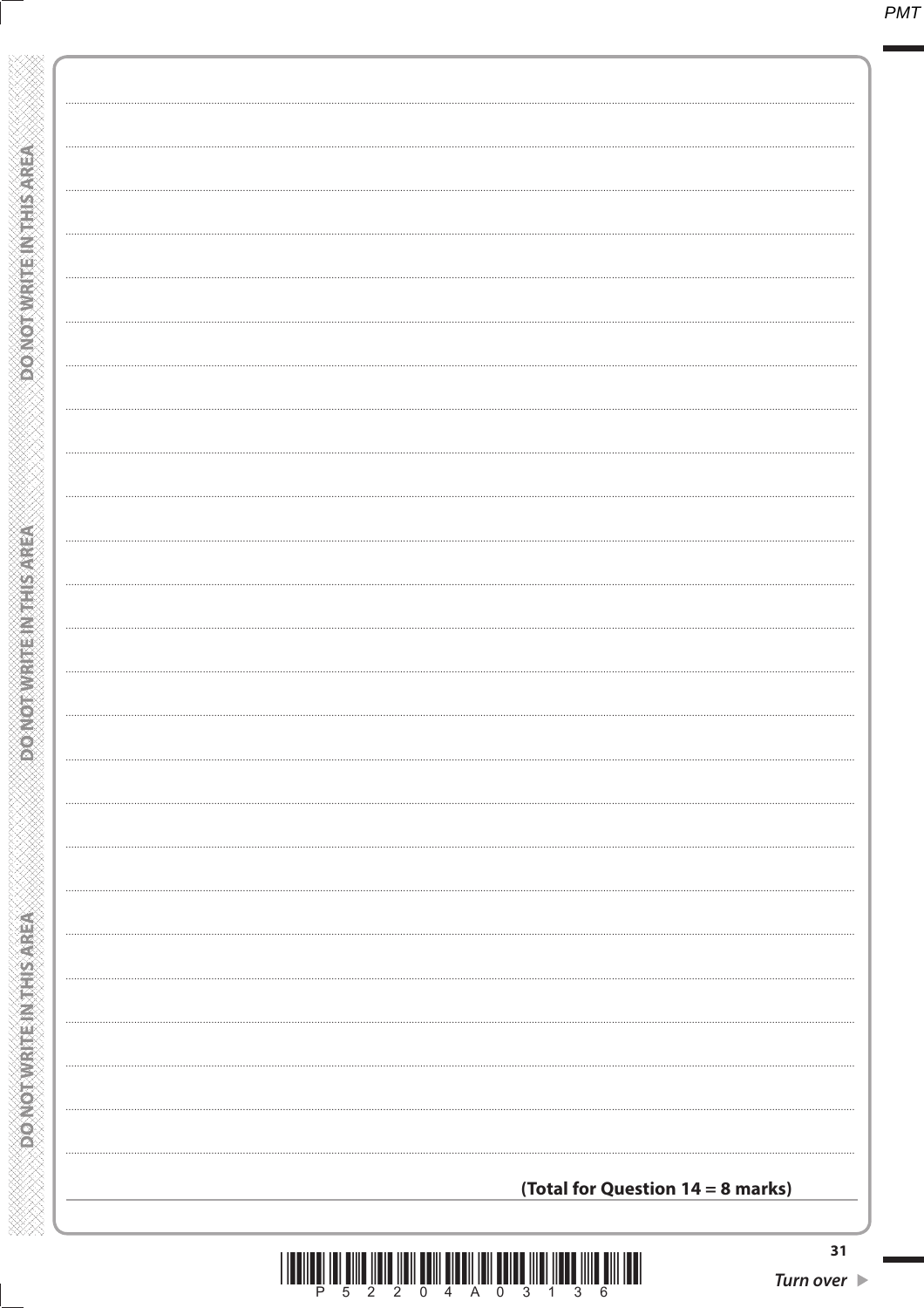|--|

| 15 To what extent do social psychology and cognitive psychology consider human<br>behaviour to be determined by nurture? |      |
|--------------------------------------------------------------------------------------------------------------------------|------|
|                                                                                                                          | (12) |
|                                                                                                                          |      |
|                                                                                                                          |      |
|                                                                                                                          |      |
|                                                                                                                          |      |
|                                                                                                                          |      |
|                                                                                                                          |      |
|                                                                                                                          |      |
|                                                                                                                          |      |
|                                                                                                                          |      |
|                                                                                                                          |      |
|                                                                                                                          |      |
|                                                                                                                          |      |
|                                                                                                                          |      |
|                                                                                                                          |      |
|                                                                                                                          |      |
|                                                                                                                          |      |
|                                                                                                                          |      |
|                                                                                                                          |      |
|                                                                                                                          |      |
|                                                                                                                          |      |
|                                                                                                                          |      |
|                                                                                                                          |      |
|                                                                                                                          |      |
|                                                                                                                          |      |
|                                                                                                                          |      |
|                                                                                                                          |      |
|                                                                                                                          |      |
|                                                                                                                          |      |
|                                                                                                                          |      |
|                                                                                                                          |      |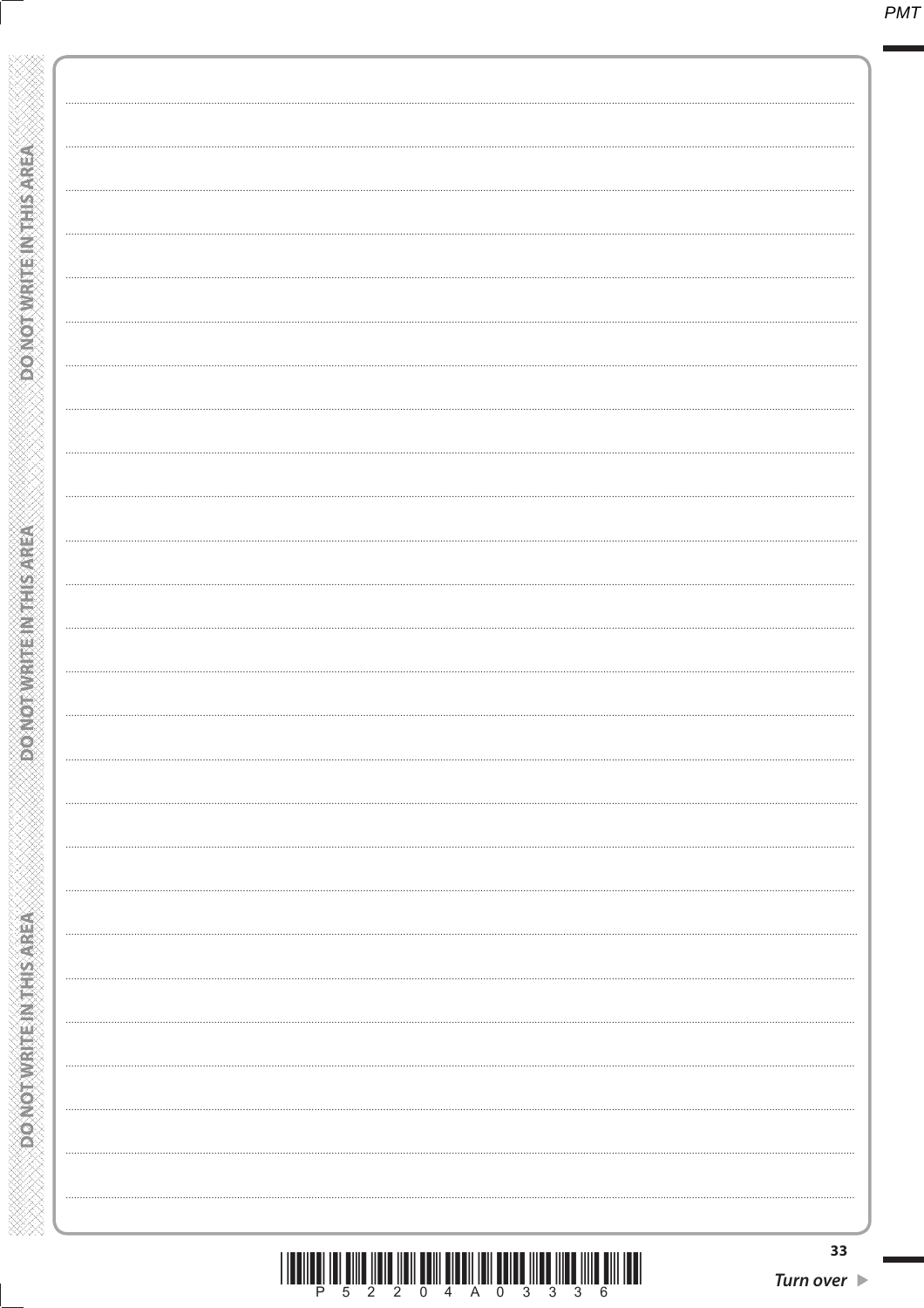|    | .                                                                                                                |                             |
|----|------------------------------------------------------------------------------------------------------------------|-----------------------------|
|    |                                                                                                                  |                             |
|    |                                                                                                                  | <b>DONNAIRMAN BEATAINS</b>  |
|    |                                                                                                                  |                             |
|    |                                                                                                                  |                             |
|    |                                                                                                                  |                             |
|    |                                                                                                                  | $\frac{8}{9}$               |
|    |                                                                                                                  |                             |
|    |                                                                                                                  |                             |
|    |                                                                                                                  | <b>Monday Communication</b> |
|    |                                                                                                                  |                             |
|    |                                                                                                                  |                             |
|    |                                                                                                                  |                             |
|    |                                                                                                                  |                             |
|    |                                                                                                                  | <b>DONORWARE MARISMED</b>   |
|    |                                                                                                                  |                             |
|    | (Total for Question 15 = 12 marks)<br><b>TOTAL FOR SECTION E = 20 MARKS</b><br><b>TOTAL FOR PAPER = 90 MARKS</b> |                             |
| 34 | <u> 1 10011001 101 01110 11010 11011 00111 010011 1011 00100 11111 01000 11110 0111 1001</u>                     |                             |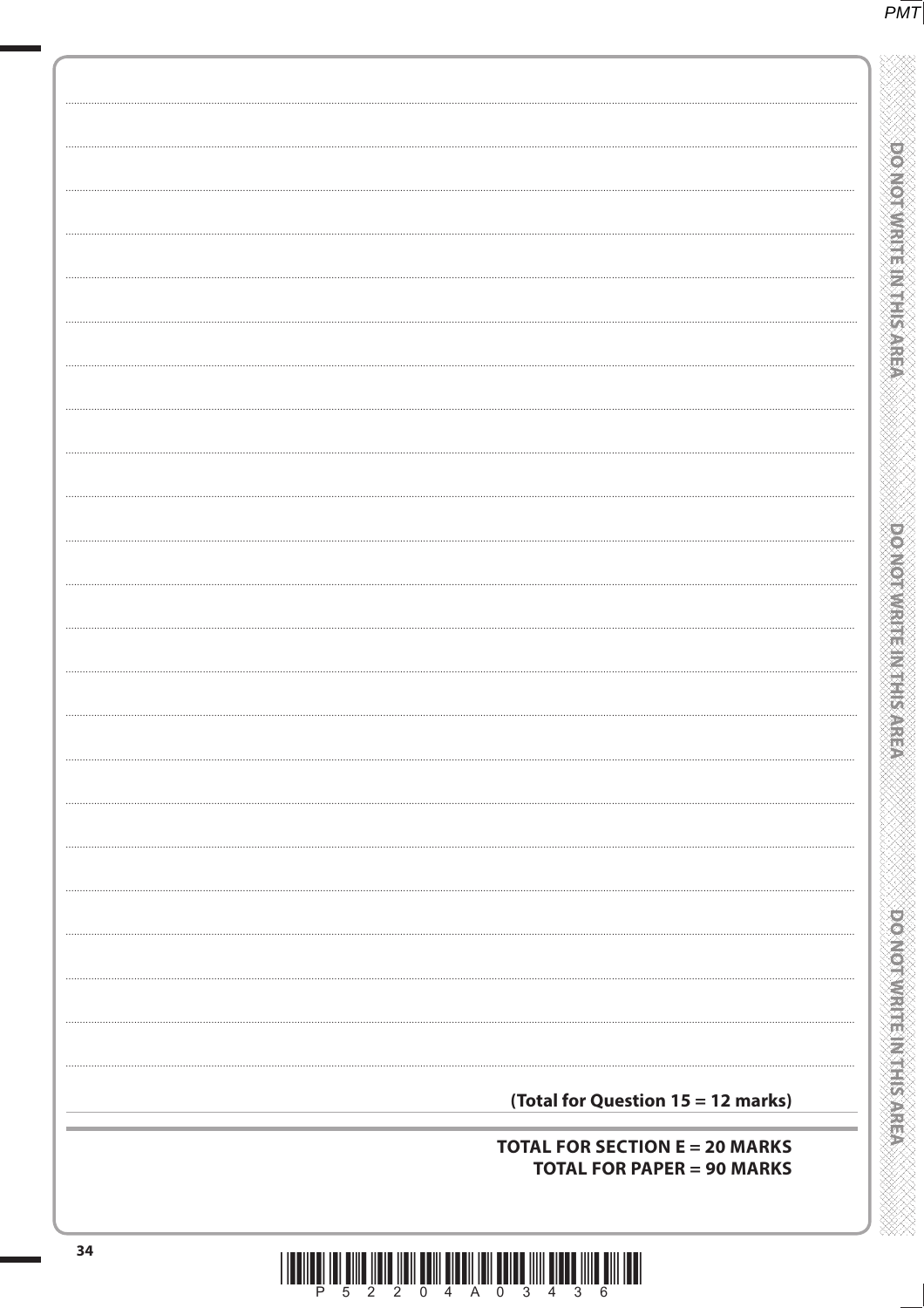**DOMOT WRITEIN THIS AREA** 

**BLANK PAGE**